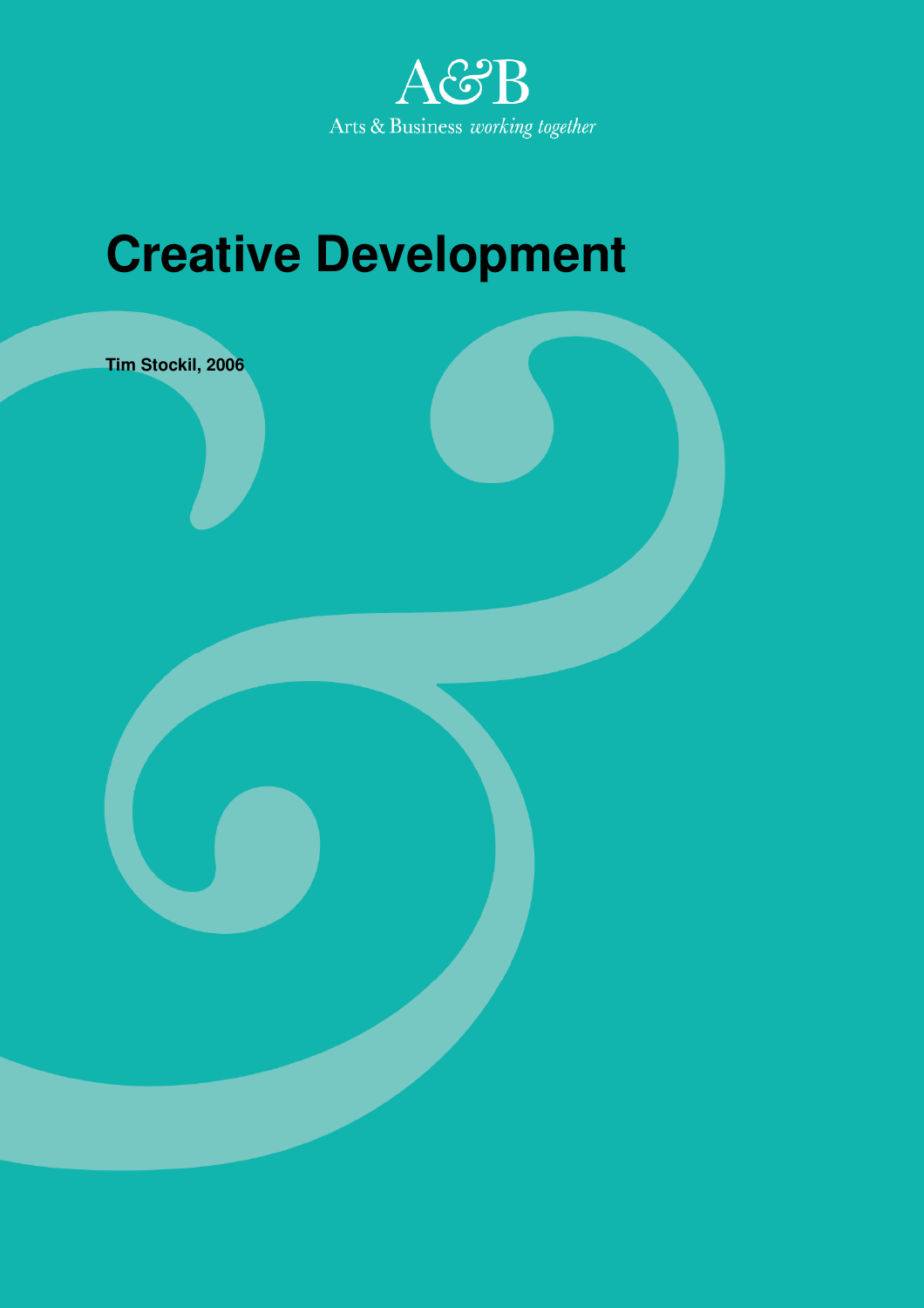

## **Content**

| Artful Development - how different art forms can address business issues  3    |
|--------------------------------------------------------------------------------|
|                                                                                |
|                                                                                |
|                                                                                |
|                                                                                |
|                                                                                |
| Cost and Resource Implications of using Arts-based Training and Development 17 |
|                                                                                |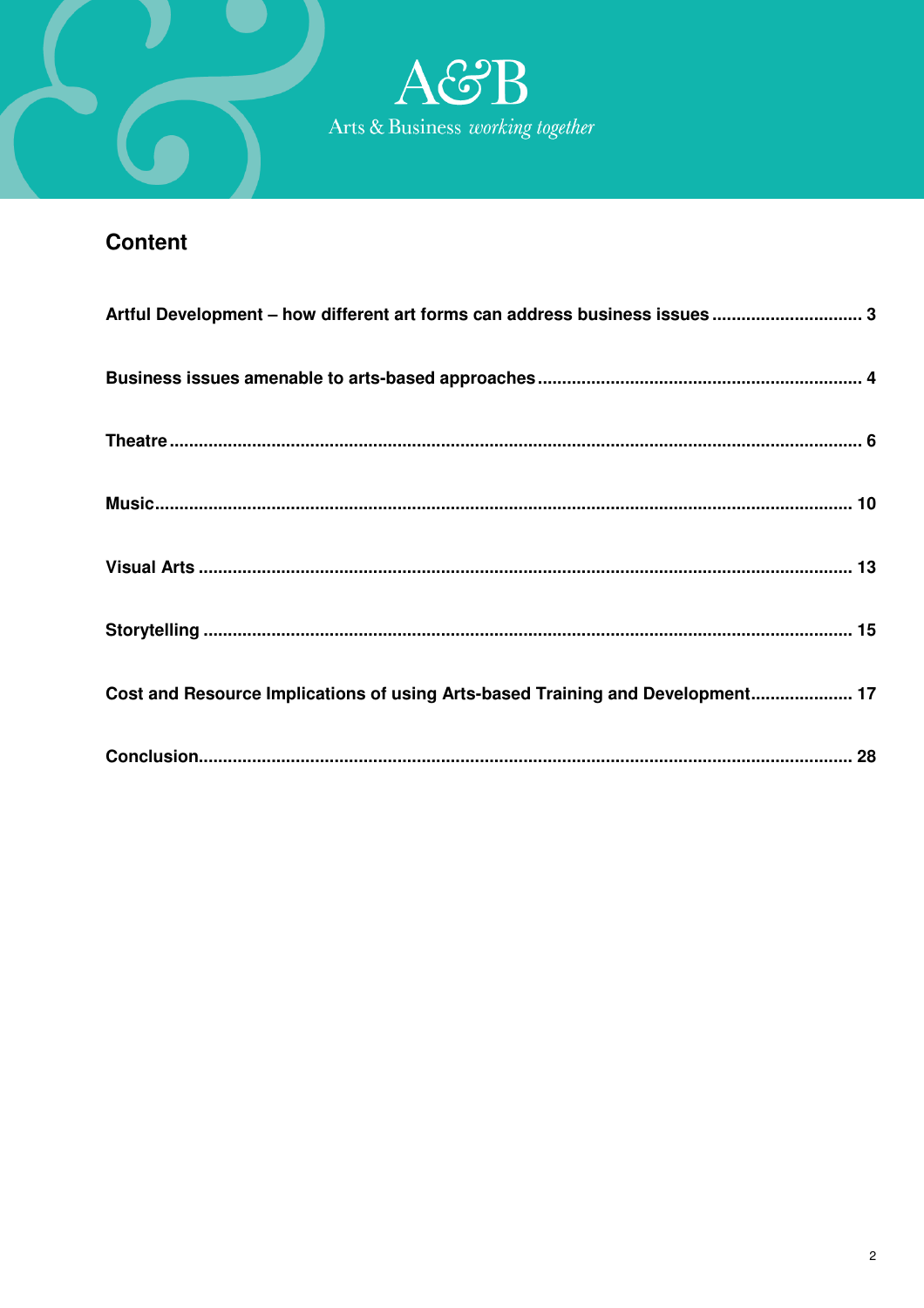

## **Artful Development – how different art forms can address business issues**

## **Introduction**

This report analyses the characteristics and attributes of a number of different art forms and evaluates what each art form offers to business in the field of creative training and development. It provides a model to show how arts-based training and development can make a significant impact on a wide range of business issues. Although it is not an academic paper, the report draws on a range of academic publications as well as the experience of practitioners in the field.

The report includes an exploration of a number of different art forms and which business issues they have been used to address. It is not exhaustive but it will allow the reader to extrapolate from the examples given.

To help both artist-trainers and managers in business who might commission such work, we set out a "decision tree" which guides the reader through a series of possibilities leading from the original issue to a (possible) arts-based solution. We also explore the cost and resource implications of using an arts-led approach in business training and development.

## **Why the Arts?**

Before exploring the attributes of individual art forms, let us focus on art in general. The growth in the number of arts-based training and development programmes over the last decade, not only in Britain but in many other parts of the world, has been substantial. What has led to this? Why are the business community as well as government and the public sector turning to the arts to help them address the issues that they face?

One reason is undoubtedly the desire for a change. The majority of large businesses invest heavily in the development of their staff so, by the time they are in their thirties, many managers may well have attended a huge range of courses. Most of these will probably have been of the "chalk and talk" variety – lots of written material, lots of tutor input, lots of presentations from experts brought in for the occasion. Some courses may have been more experiential, often involving outdoor activity or outward bound-style exercises. In some companies we have come across, the sense that managers have been trained up to the hilt has led to low take-up of courses on offer, non-attendance even when managers have signed up for a course and a general resistance to traditional training programmes. It is therefore not uncommon these days to hear Training Managers in organisations plea for something different to tempt their colleagues' jaded palates – and, for now, an arts-based approach may provide a suitable alternative. Arts-based approaches are also fun. The energy and enthusiasm of a group being asked to create their own opera or compose a new piece of music or bang on djembe drums is palpable. Many adults have not done any drawing or painting since childhood but the familiar messiness and 'hands on' element brings out the playful side of individuals. Would that all training and development were as entertaining.

But there are many more compelling and substantive reasons why the arts are valuable means for addressing business issues. The ever-increasing need for creativity and innovation in business, greater appreciation of "whole brain approaches" and the need for "multiple intelligences" and more understanding of the ways in which adults best learn are just some of them and we explore these in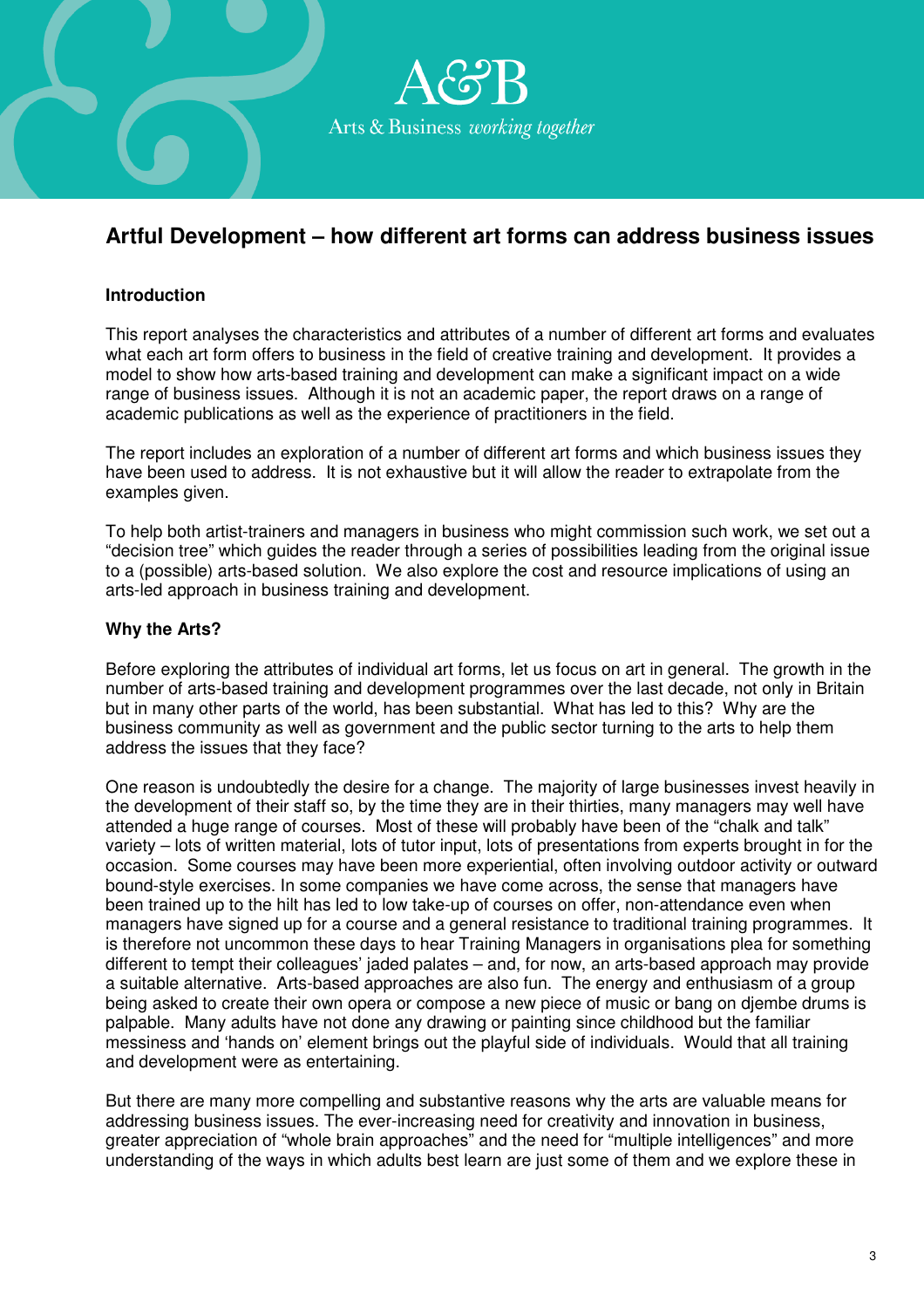

more depth. But first we will explore the wide range of business issues being tackled by the arts and artists.

## **Business issues amenable to arts-based approaches**

Lotte Darsø, in her book, Artful Creation – Learning Tales of Arts-in-Business, suggests that there are four ways in which business uses the arts –

- $\triangleright$  Decoration the artwork in the lobby and corridors, the pictures on office walls and so on
- $\triangleright$  Entertainment giving employees tickets to see shows or bringing performers into the office environment
- $\triangleright$  Instrument business uses the arts as instruments for teambuilding, communication, leadership development and so on
- $\triangleright$  Strategic Transformation business integrates the arts in areas such as vision and values, creativity and innovation, branding, marketing and customer relations.

This is a useful distinction though in practice there can be some interesting areas of overlap. For example, some companies use the process of choosing art for the office as a learning opportunity. For our purposes, however, it is the last two of these categories that concern us – business either using the arts in courses and workshops with specific learning objectives or using artistic processes and interventions to challenge the status quo and drive change through the whole organisation.

The issues addressed by arts-based training and development over the last decade or so cover a huge range. Predominantly, they are the so-called "soft" skills - that is, behaviours and attitudes rather than hard, technical knowledge. That is not to say that technical subjects cannot be enlivened by creative approaches – it is quite common, for example, that managers preparing a presentation on a dry, factual matter will turn to actors or similar artists to help them turn what could be boring into a powerful, compelling and interesting speech.

The following list gives an idea of the range, though it is by no means exhaustive. In order to break it down a little, we have split it into four sections. There is some overlap, but it may be a useful distinction:

## **Personal Development - skills and attitudes that individuals need to have**

- $\triangleright$  Presentation skills
- $\triangleright$  Personal impact
- $\triangleright$  Pitching to clients
- $\triangleright$  Influencing and negotiation
- $\triangleright$  Giving and receiving feedback/appraisal interviewing
- $\triangleright$  Creative leadership (and followership)
- $\triangleright$  Customer care
- $\triangleright$  Working creatively

## **Team Development - how existing or newly-formed teams can work better together**

- $\triangleright$  Communicating in teams
- $\triangleright$  Building trust and rapport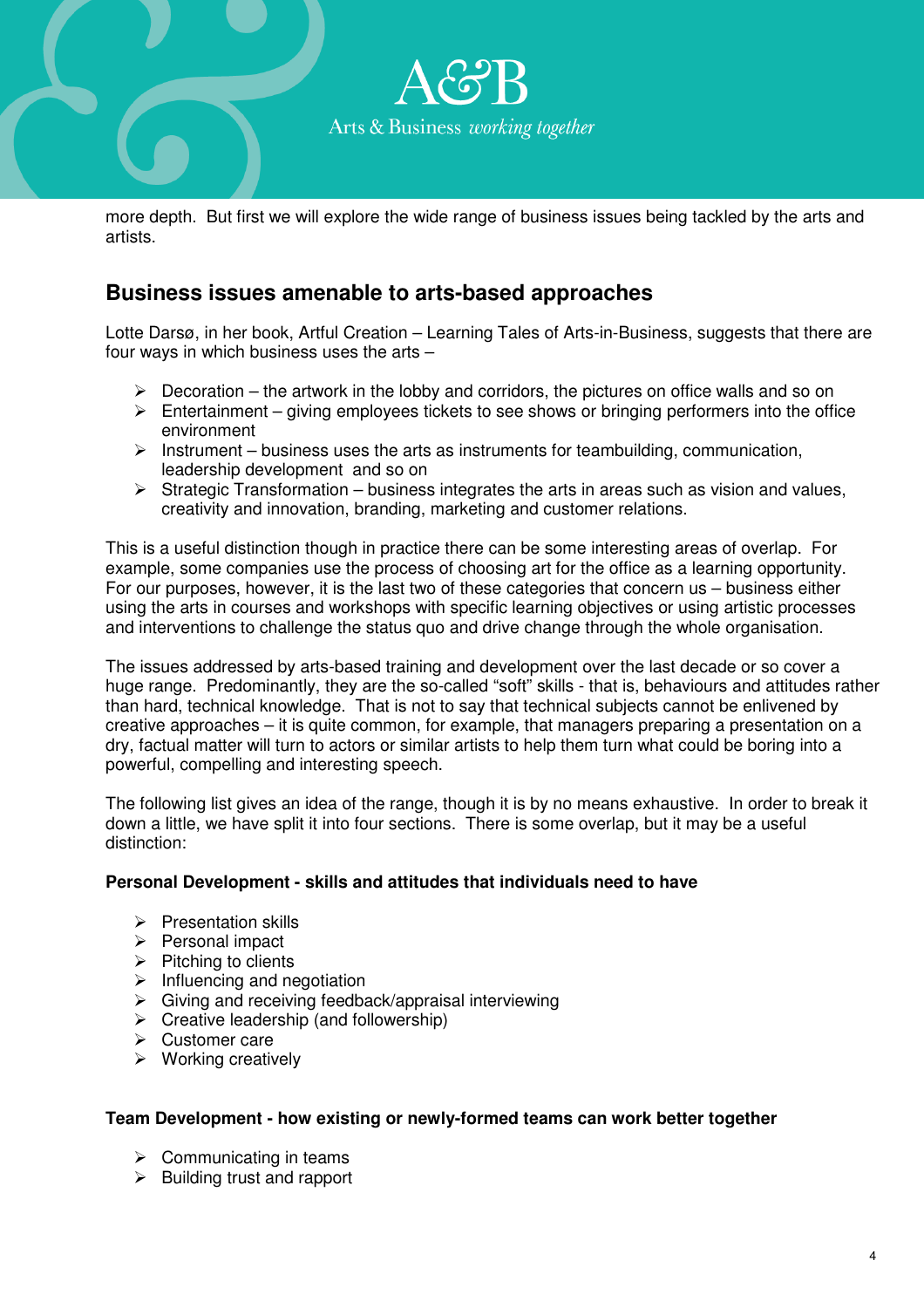

 $\triangleright$  The creative team

**Cultural Development – working on how a team, a department or a whole organisation can improve their culture or "the way things are done around here"** 

- $\triangleright$  Vision and values
- $\triangleright$  Mergers
- $\triangleright$  Changing work practices
- $\triangleright$  Diversity issues
- $\triangleright$  Bullying and harassment
- $\triangleright$  Fostering a creative culture

#### **Organisational Development - working with usually senior executives on major change programmes which affect the whole organisation**

- $\triangleright$  Strategic development
- $\triangleright$  Developing a creative company
- $\triangleright$  Change and change management
- $\triangleright$  Scenario planning (i.e., helping a company to envision possible future directions)
- $\triangleright$  Disaster planning

These business issues are generally distinct in nature, but one must not ignore the less easily defined areas. The arts are gateways to exploring issues such as intuition, spirituality, consciousness and knowing, chaos, faith, compassion and so on. Margaret Wheatley, author of Leadership and the New Sciences, is quoted by Lotte Darsø as saying:

"Is it possible for business leaders to realise that the dilemmas they are facing cannot be solved by their traditional management behaviour, their traditional management tools? And that they are going to need to dwell in the deep domain of human experience and things like faith, courage, friendship, love, compassion, all of those emotions, grief, loss, which are only expressed in the arts."

It is a rare business leader that has made that cognitive or emotional leap but the potential is there for the arts to be less an instrument for personal or organisational development and more a paradigm for a new way for business. Darsø herself suggests that: "A profound change is taking place in the organisations that are seriously concerned about the future of business and society as they are realising that 'rational man' is giving way to 'artful human'."

We will refer back to some of these elements through this report but, since 99.9% of the organisations using the arts have not advanced their thinking this far, we will concentrate on the more pragmatic angles.

Just as there have been a wide range of business issues, there have been a wide range of art forms (and sub-sets of art forms) that have been used to address them. We know of:

- $\triangleright$  Theatre
- $\triangleright$  Mime
- $\triangleright$  Improvisation
- $\triangleright$  Opera
- $\triangleright$  Dance
- $\triangleright$  Classical music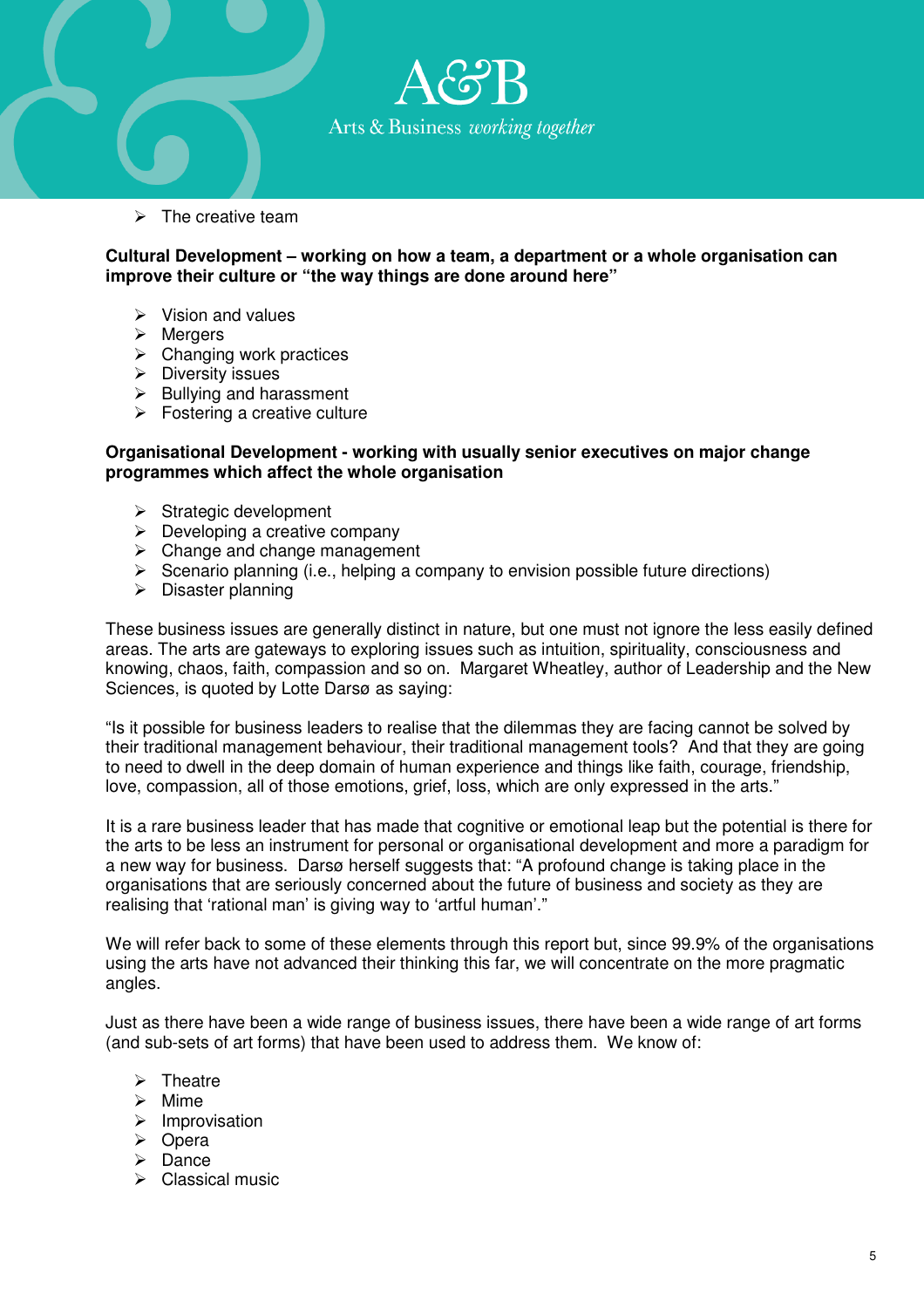

- $\blacktriangleright$  Jazz
- > Drumming/Percussion
- $\triangleright$  Singing
- $\triangleright$  Storytelling
- $\triangleright$  Carnival
- $\triangleright$  Poetry
- $\triangleright$  Painting
- $\triangleright$  (Life-)drawing
- $\triangleright$  Sculpture
- $\triangleright$  Pottery
- $\triangleright$  DJ-ing
- $\triangleright$  Circus
- $\triangleright$  Magic
- $\triangleright$  Stand-up comedy

And there are probably others.

For the purposes of this report, we will take a number of these and show how their key attributes have been particularly suited to addressing certain business issues, leaving the reader to extrapolate from these examples how other art forms might address other issues.

## **Theatre**

Theatre is the most universally applicable art form. All the business issues above can be and have been tackled by theatre practices.

Theatre is the least daunting art form because it appears to need little skill to master its basics. Speaking out loud, walking around, holding conversations are things that we all do, and many of us think we do them pretty well. Other art forms – think of dance, music, and painting – seem to demand a high level of craft so for the lay person these are much more intimidating. But theatre appears to be feasible even for someone with no acting experience.

Theatre also encompasses most if not all of the other art forms. Plenty of theatre practitioners are expert in music, singing, making props, building and painting sets, mime, movement, storytelling, writing and so on. Working with theatre as your medium gives you immediate access to the other art forms.

Of course, role play has been around for many years and many businesses recognise the value of using suitably skilled and briefed actors to play disgruntled customers, staff in appraisals and so on. When well-handled, this is undoubtedly one of the most powerful contributions that theatre can make in the business arena. Delegates have a chance to put into practice their (newly-explored) interpersonal skills in a risk-free environment. If an interview with an actor is not going well, it can always be stopped and re-started; the other delegates can suggest alternative approaches, the facilitator can make suggestions and the staff-member in the hot seat can try another way, all of which increases significantly their chances of learning a new behavioural skill. In our experience, actually playing out the scenario with the actor in role gives a participant the best chance of really learning how to behave differently, but even observing others having a go is valuable in its own right.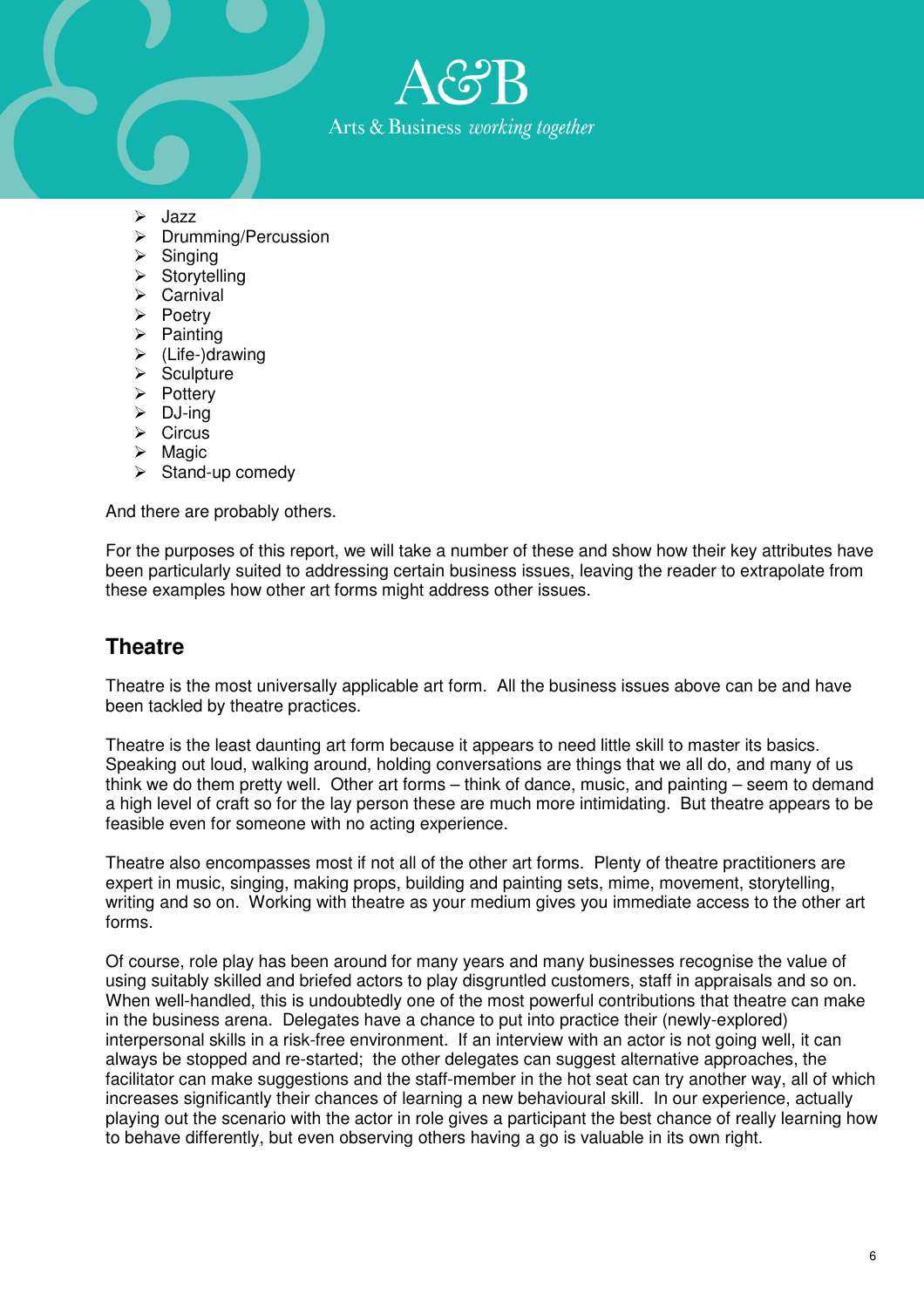

Not surprisingly, presentation skills and "personal impact" are businesses issues that are often tackled by actors and other theatre-based specialists. Breath control, dealing with nerves, vocal variety, status, physical presence, passion, connecting with the audience, structure of speeches and so on are just some of the areas in which theatre professionals have real skills to pass on to business people and companies are increasingly looking to the arts world for such input.

Like the other performing arts, theatre is a team effort. A group of actors may turn up to the first day of rehearsal not knowing each other or any of the other specialists who will be part of the creative team, perhaps with the exception of the director. By this stage, the play they are about to create will already have been marketed and there will be a firm and clear deadline set, so they will have to become a team, an ensemble, very fast. Many of the games and exercises theatre companies do are designed to help develop precisely the sense of mutual trust and support that all teams need. Similar exercises are regularly used now in creative training courses for business people.

The process of putting on a play (or indeed an opera or dance performance) requires a particular form of leadership. It is leadership which encourages ideas and contributions, fosters risk and balances the needs of the team and the individuals in the team with the demands of the task in hand. It demands a vision and the clear communication of that vision but also welcomes contributions that open up other strategies and visions. It is leadership which is caring and supportive but also demanding of excellence.

Many theatre-based games and exercises are particularly suited to exploring elements of leadership and followership. For example, an exercise which is often called "Blind Guiding" physicalises the leader-follower relationship in a most revealing way. Delegates are split into pairs; one of each pair closes their eyes while the other, in silence, guides their partner round the room. Over time, the facilitator gets the leaders to reduce the amount of physical contact so that the "blind" follower is only touched when it is necessary to make them stop or change direction. Otherwise, the follower is on their own. Eventually, the exercise becomes a group responsibility with leaders agreeing, nonverbally, to swap partners.

Of course, such an exercise explores notions of trust and rapport as well as leadership and followership. Delegates discover how they like to lead – do they like to keep a firm hand on the tiller or are they a leader with the lightest of touches? How clearly do they convey the message to change direction or stop? How easily can they lift their head up, see the whole picture and assume responsibility for the whole room (company)? And as a follower, do they fret at what they feel is restrictive leadership or do they need firm direction? The exercise literally walks delegates through the process known as Situational Leadership, a model that is in common use in businesses today. Such an exercise encourages a form of feedback, in a physical sense.

Feedback, in all its forms, is part of the culture of theatre and this is another area in which business people can learn from the arts world. Every night, the audience will give its own immediate feedback on the performances of the actors; but even more important is the feedback that is a central part of the rehearsal process. One of the key roles of the director is to give the actors feedback about their performance in order to draw even better performances out of the cast. That is the intention of feedback in any organisation, but it is rare that feedback is as deeply rooted in an organisation's culture as it is in the theatre. Directors can give very direct feedback to many actors who will welcome it warmly; similarly direct feedback in most businesses would leave the majority of staff flabbergasted or calling for their union representative.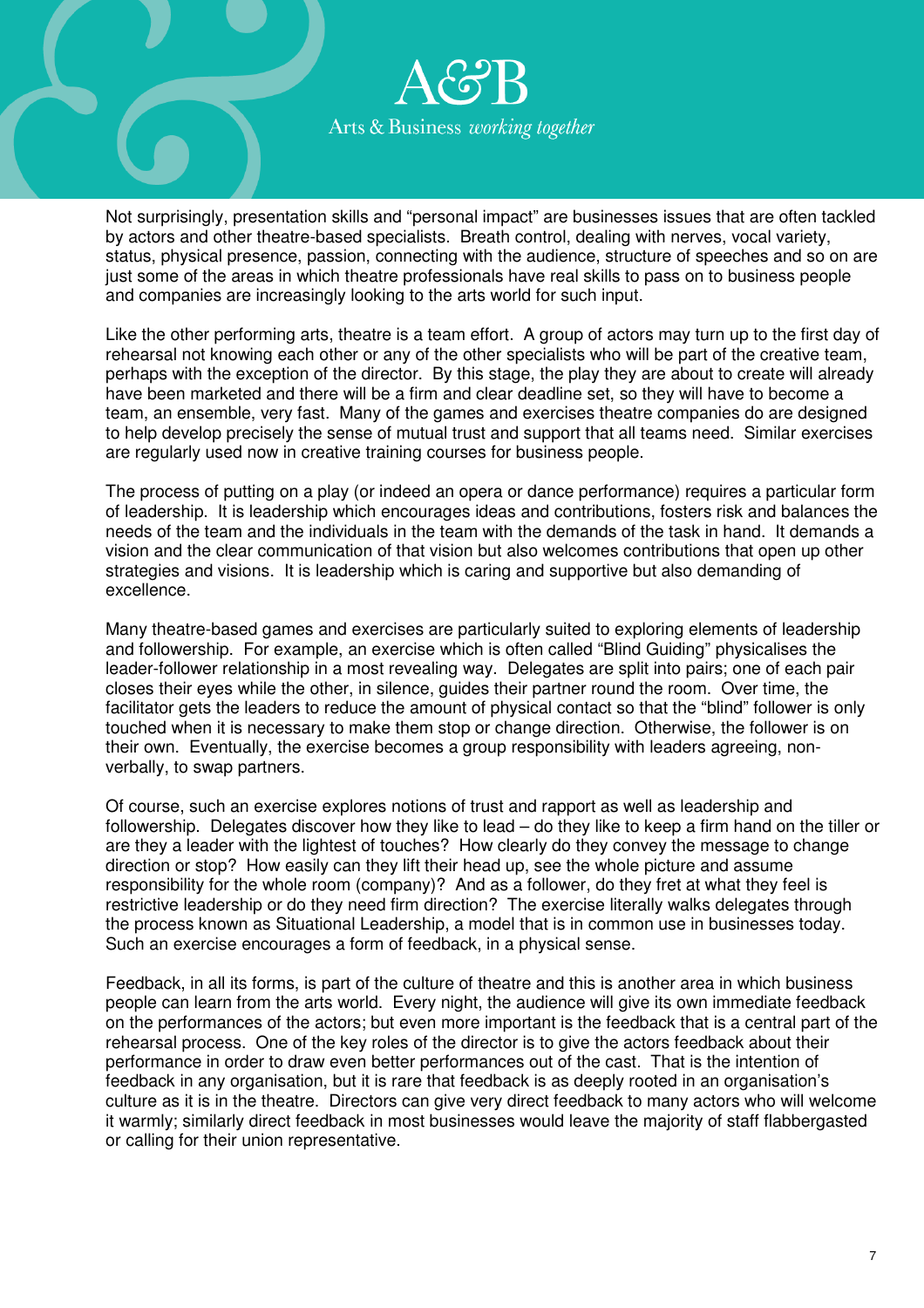

Of course, the direct approach is not the only one. Chris Higgins, of the Map Consortium, suggests that there are five distinct styles used by theatre directors – The Direct (see above), Reflecting what he or she has observed without further comment, Challenging the actor to go further and take more risk, Enquiring (i.e., just asking the actor a good question about what they have been doing) and Supporting the actor so that they feel more confident.

Each actor will need different styles of feedback at different times – and these styles work just as well in business. In many businesses, problems arise because feedback is linked to reward, only happens once or twice a year and is delivered by managers who find it difficult or a chore. In the theatre, feedback is not about reward but about performance, it happens constantly and is part and parcel of the rehearsal process for both actors and director.

In their book Artful Making, Rob Austin and Lee Devin use the term "iteration" to describe the theatrical process of repeating a scene in rehearsal, each time adding a small extra element that eventually leads to an effective end product. They suggest, very convincingly, that this process is one that many businesses could learn from. In many businesses, such as car manufacturing, the aim is to get the details right first time as the costs of re-tooling the factory are prohibitive. But many other businesses – IT software developers, for example - could benefit from adapting an iterative approach, adding layers little by little until the product is "right".

As has already been mentioned, the creative and innovative processes themselves are often explored through drama. Typically, but by no means always, the initial creative process is undertaken by a playwright working alone – an initiator. It is then developed and put into practice by a team of interpreters, which is no less of a creative process, but a different one. These two processes have many lessons for other organisations. One relates to the idea of iteration. In the theatre, it is fairly common practice to explore as many ideas as possible about how to tackle a scene before the cast and/or the director determine, through a sort of filtering process, which approach to take. Then the sequence repeats itself for the next scene, this time informed by the previous decisions.

Very few businesses operate like this. It is much more common for them to have one idea, often initiated at board level, which is then passed down the organisation for the lower echelons to try to put into practice in many different ways. It is exactly the opposite process. Very often what this means is that the filtering process, in which experienced and analytical people consider the practical application of the idea, is ignored, to its detriment.

To take just one example, an international corporation recently decided upon a new set of values which were expressed as five words. The edict came down from on high that these words were to be disseminated throughout the company, though no filtering system to check their applicability had been put in place. The internal communications department decided it would help if these were displayed on posters and stickers, on pens and on mouse-mats so everywhere in this company's offices the staff would be reminded of the corporate values. This did nothing to reduce the general cynicism of the workforce towards these words; people did not understand what they meant in the context of the company, the words themselves were badly chosen (some were nouns, some adjectives) and none of the multifarious efforts of the communications team were making the values any more lived than they had been before. Showing what the values meant by showing them being lived (or not) is something else that theatre could have done for this company.

Many companies use psychometric tests and models such as Myers-Briggs Type Indicator™ (MBTI) to help their staff understand more about themselves and other people. Sometimes, business people are exposed to these models to the extent that individuals know more about themselves but are still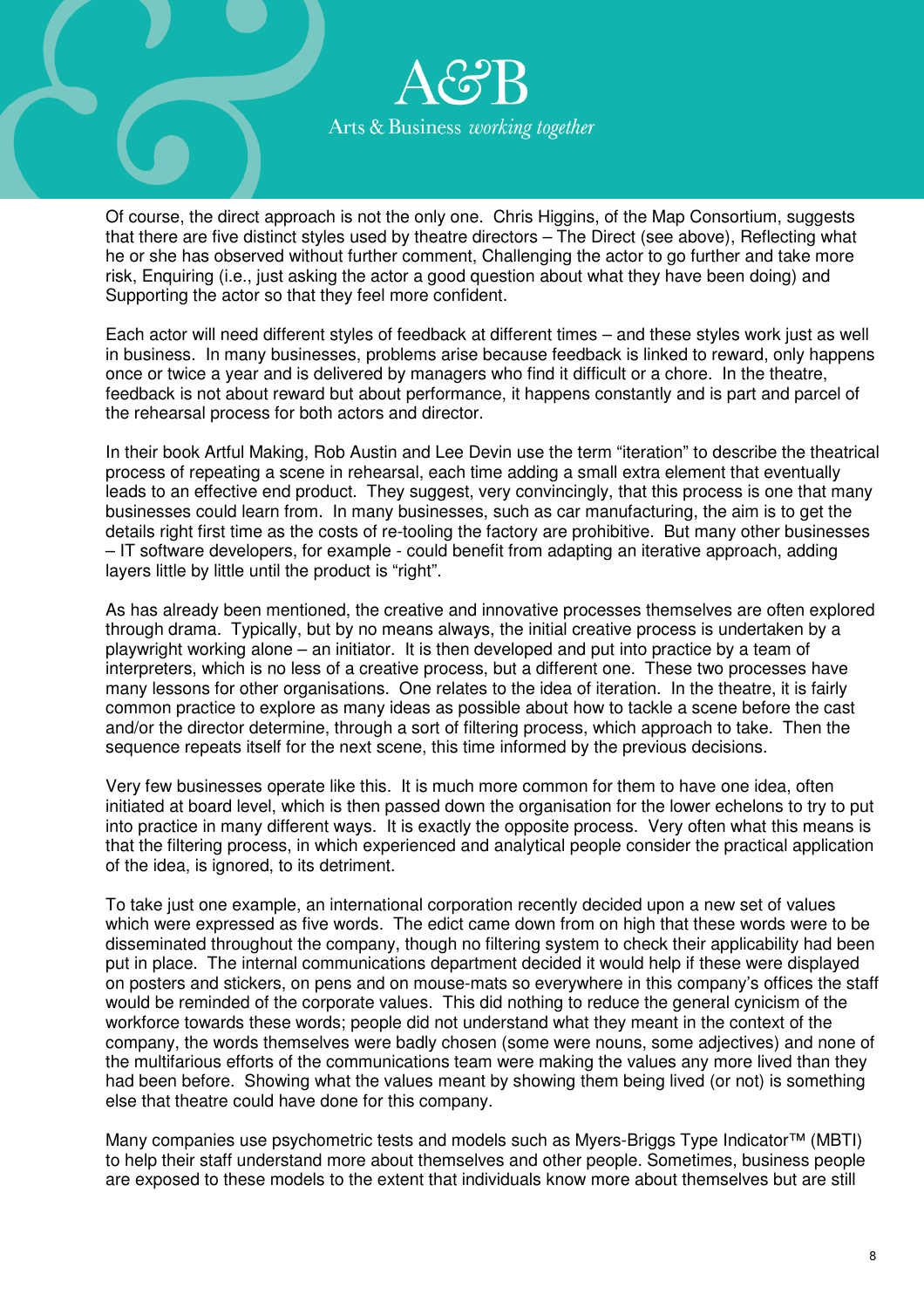

unsure as to how the different types interact. To take Myers-Briggs as an example, if you discover you are an ENFP, which may be very revealing, will you then know how best to work with an ISTJ – or an ESTP or any other of the 16 types? Using actors and theatre skills is a powerful way of helping people really understand how different types interact and how to change behaviours in order to achieve more productive relationships with others.

One of the most powerful ways in which theatre skills can be used in business is through Forum Theatre, or Interactive Theatre as it is sometimes called. Forum Theatre is a process developed by the Brazilian director, Augusto Boal. It has since been taken and adapted by many other practitioners working in fields as diverse as therapy, social engineering and business as an extraordinary way of exploring possible solutions to challenges.

Although there are many variations, the way it is usually employed in a business context is as follows. A director/facilitator and a writer research the issues that are facing a business and develop a play or a series of scenes that illustrate those issues in action. Sometimes the play is set in the organisation itself, sometimes in a parallel organisation. The play is then performed by professional actors to small groups of staff from the business (about 25 at a time is typical). At appropriate junctures, the facilitator will step in to stop the action and invite the audience ("the Forum") to tell the characters what is going wrong and what they should do to change the situation for the better. The actors then re-play the scene, often more than once, according to the suggestions of the audience. Sometimes, members of the audience are encouraged to step into the scene and become "spect-actors", Boal's term for those who start as spectators and become actors.

In this way, the audience recognises the issues that are bedevilling the organisation, realises the impact of the attitudes and behaviours that are current in the organisation and defines the attitudes and behaviours that will lead to a better outcome. The behaviours are often very specific, too. It will not work to tell a character that he should smile more – the actor playing him will just come in with a rictus grin, obeying the letter but not the spirit of the instruction. The audience must accurately describe both the behaviour and the intention informing the behaviour before the characters can move to a satisfactory outcome. Thus the audience members train themselves at the same time. Of course, they must also find solutions that take into account the personalities and motivations of the characters. Frequently, a forum theatre workshop will be followed up by a skills workshop in which the audience members will have a chance to practise new behaviours (often with the actors in role).

Forum theatre is a very powerful tool. It engages both the intellect and the emotions. When the audience members see themselves portrayed on stage, they enter wholeheartedly into the experience and often become very animated in their contributions. However, the process encourages contributions that are blame-free – an audience member can point a finger at a character's behaviour, criticise it and suggest an alternative without directly censuring a colleague (or themselves).

For this reason, this approach is particularly valuable in tackling contentious issues such as bullying and harassment. A good actor will walk the fine line between forceful joshing and bullying and the audience members will determine, often arguing at length amongst themselves, what is acceptable and what is not.

Almost any interpersonal issue can be addressed through Forum Theatre. Drama is nearly always about characters having aims and wants which clash with someone else's, so situations in which one group of employees want something and another group want something else are ripe for exploration through this medium. Customer service, the introduction of new technologies or processes, managing difficult people, influencing and negotiation, selling, feedback and appraisal interviewing, leadership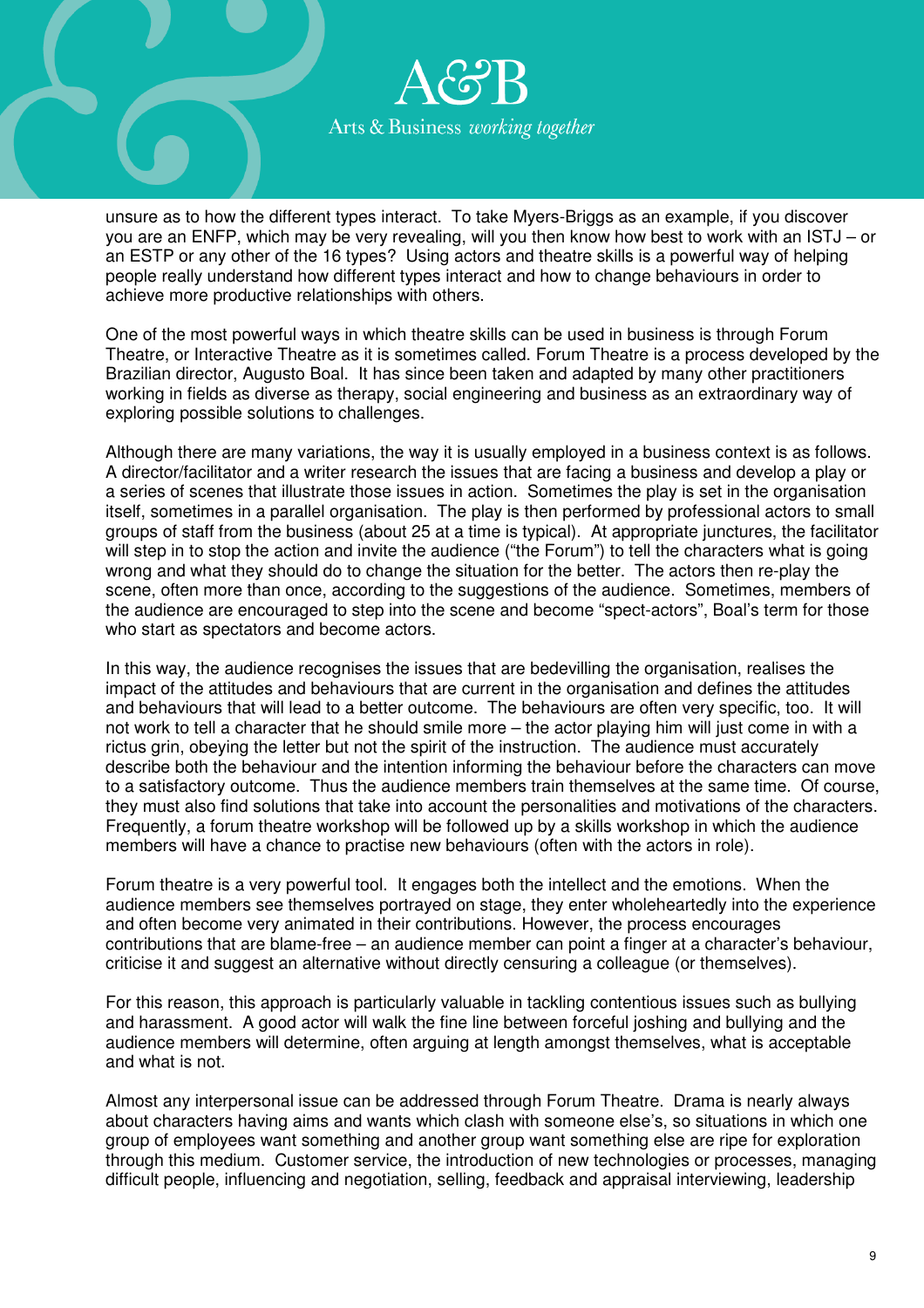

and followership, mergers, any aspect of change that involves people, in fact, can be tackled through the judicious use of Forum Theatre.

There are many other ways in which theatre has been used in business and it remains, perhaps not surprisingly, the predominant art form when it comes to arts-based interventions. Its major advantage is that it appears completely accessible, since just about all of us can walk and talk competently, or feel that we can, while relatively few of us feel able to play a musical instrument or paint a picture. In fact, this advantage is an irrelevance, as we shall see in the sections that follow.

## **Music**

Music as a medium for personal development tends to fall into one of three camps, though some practitioners successfully combine these. One is concerned principally with observation and reflection, another with a practical experience; a third uses music structures as metaphors for organisational structure.

It was Peter Drucker in the 1980s who popularized the model of the symphony orchestra as prototypical of the then emerging "knowledge organization" that would define complex enterprises in the 21st Century. Other experts agreed - Sir John Harvey-Jones, for example, wrote a book called All Together Now which advocated this concept. A decade later Drucker recognized that "multileadered" musical ensembles like most chamber and jazz groups were able to model work environments that engaged and satisfied the most creative knowledge workers who in turn were best positioned to add value to their organisations in today's innovation economy. John Kao, erstwhile Professor of Creativity at Harvard Business School, through his book Jamming and Mary Jo Hatch, Professor of Commerce at the University of Virginia, are two who have pushed forward thinking in this area.

"As businesses become more adaptable and flexible in response to shifting demands and opportunities in their globalizing markets, traditional understandings of organizational structure are breaking down," Hatch has written. She goes on to suggest that improvisational jazz, precisely because it is often viewed as being unstructured, is a great metaphor for re-defining organisational structure. "....it is the uneasy relationship between structure, jazz, and the musicians who perform it that makes this metaphor both so unfamiliar and so promising in the context of the emerging vocabulary that redescription serves."

In brief, Hatch believes that jazz constantly re-defines its own structure, and its processes of leadership and followership, multi-sensory listening and so on provide fertile material for businesses looking to change the ways in which they work.

Not everyone agrees with her view. Jack Pinter, jazz musician, actor, storyteller and trainer, suggests that almost all jazz music is highly structured and that the best jazz players constantly ask "What innovative and beautiful things can we do with these familiar structures? How can we tell an old story in a compelling new way? Playing jazz is like rearranging furniture in a familiar room, to create interest and surprise." This, he believes is actually closer to the business norm, in which organisations hardly ever change the nature of their overall structures. Either way, it is clear that jazz has powerful resonances for people working in organisations. Pinter describes it as a "constantly evolving creative conversation."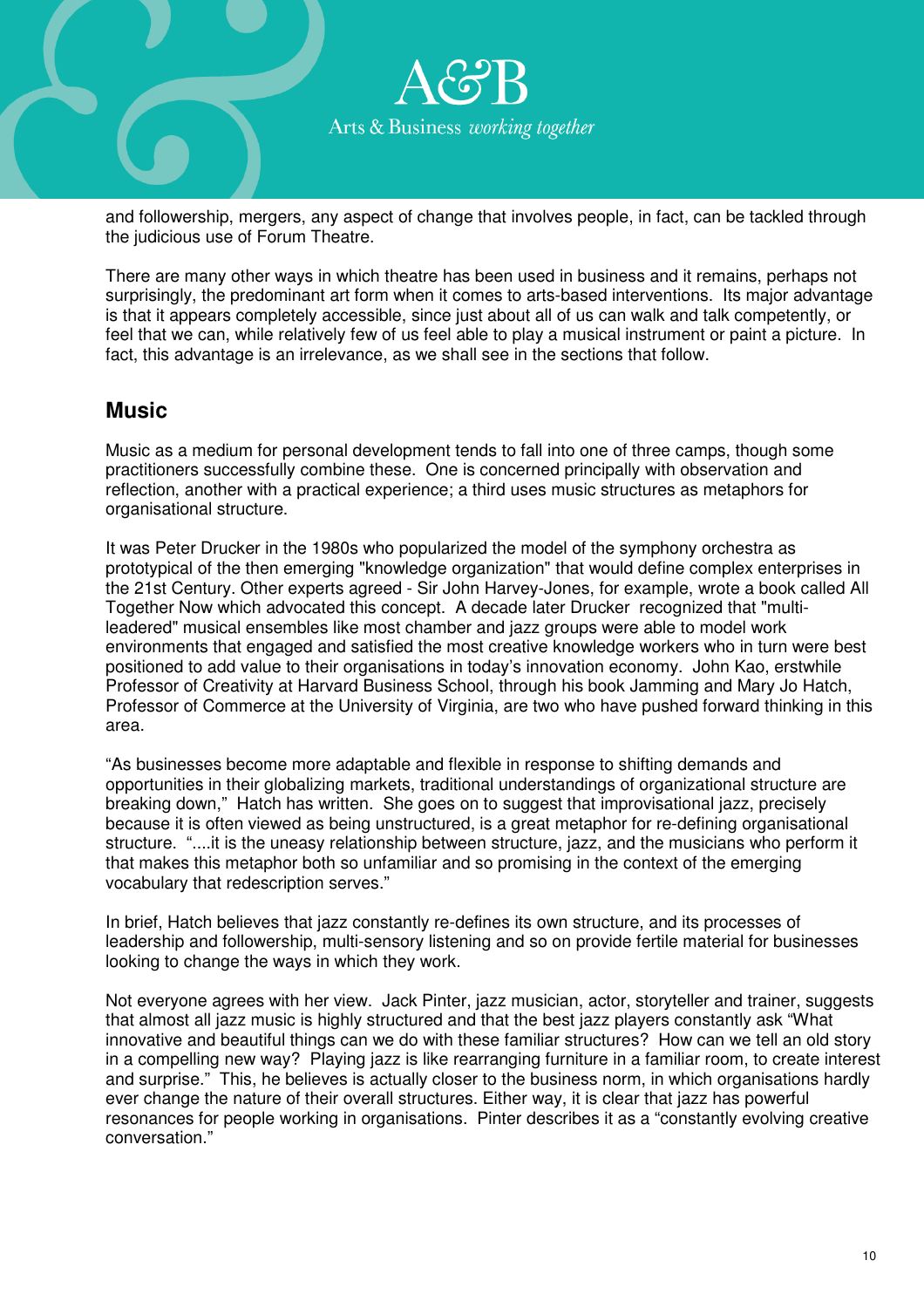

Clearly, one of the drawbacks with music as a medium in training and development is that very few business people are going to have the playing skills of a professional instrumentalist. While we would not suggest trying it, you could probably spend most of a day working with business people just trying to get them to make a decent sound on a french horn; although it would be a frustrating time, there are undoubtedly some interesting learning points one could draw out of such an exercise around, for example, persistence, trying things out rather than just discussing them and a heightened admiration for the skills of specialists. It is important to stress, however, that it is the process that matters in this sort of artist-led intervention, not the product. It would not matter if none of the participants could play a simple tune on the horn by the end of the day, any more than it would matter if delegates could not, to any degree of competence, draw, paint, dance, act or sculpt at the end of a workshop using those media.

As a result of this skills barrier, many very successful music-led interventions place the delegates within an orchestra or have them listen to a string quartet or other ensemble leaving a skilled facilitator to draw out learning that has come from listening to the ensemble playing, observing their interactions and reflecting on the relevance of their observations to their own work situation. Those trainermusicians wishing to provide an experiential workshop tend to rely instead on those aspects of music which seem (we use this word advisedly) not to need too much skill – drumming and percussion playing, composing and conducting.

John Cimino of Creative Leaps, one of the long-standing arts-based development organisations in the USA, talks about "inner participation" which "bridges the gap between the performer's virtuosity (...) and the imaginative, alive-in-the-moment, meaning-making virtuosity latent in every participant." In our experience, both approaches, whether primarily experiential or primarily reflective, can be equally valid.

The principal areas that music-led workshops address are teamwork and leadership. Both those are broad headings and it is worth exploring these areas further.

The role of the conductor is, of course, an interesting paradigm for leaders in organisations; just as interesting is the conductor-less ensemble such as a string quartet, jazz band or, notably, the Orpheus Chamber Orchestra. Who is the leader then? How does leadership pass seamlessly from one player to another? Harvey Seifter, who used to be Executive Director of the Orpheus Chamber Orchestra, has written at length about this in his book Leadership Ensemble – Lessons in Collaborative Management from the World's only Conductorless Orchestra.

The processes that the Orpheus Chamber Orchestra goes through have particular resonances for businesses. For example, each new piece for the repertoire is chosen, not by a conductor as there isn't one, but by a small number of the players. Having chosen it, they decide as a group how to play it – what interpretation to put on it, what tempi and so on. That process itself is full of lessons for business – how does a group of highly-skilled professionals, all with their own areas of expertise, agree on such subjective issues? The answer is through "cognitive conflict" – the ability to argue a point cogently without the discussion descending into personal wrangling. Then, the small group has to sell their concept to the whole orchestra – i.e., yet more high talented specialists.

As Seifter explains, every member of the Orpheus Chamber Orchestra has both leadership and followership roles to play and each one will constantly move in and out of the different roles. "With no conductor to act as a filter to the what and why behind the group's decisions, the members of Orpheus are uncommonly energized and responsive to the needs of the organization and to the desires of its leaders. Staff turnover is extremely low and employee satisfaction is extremely high.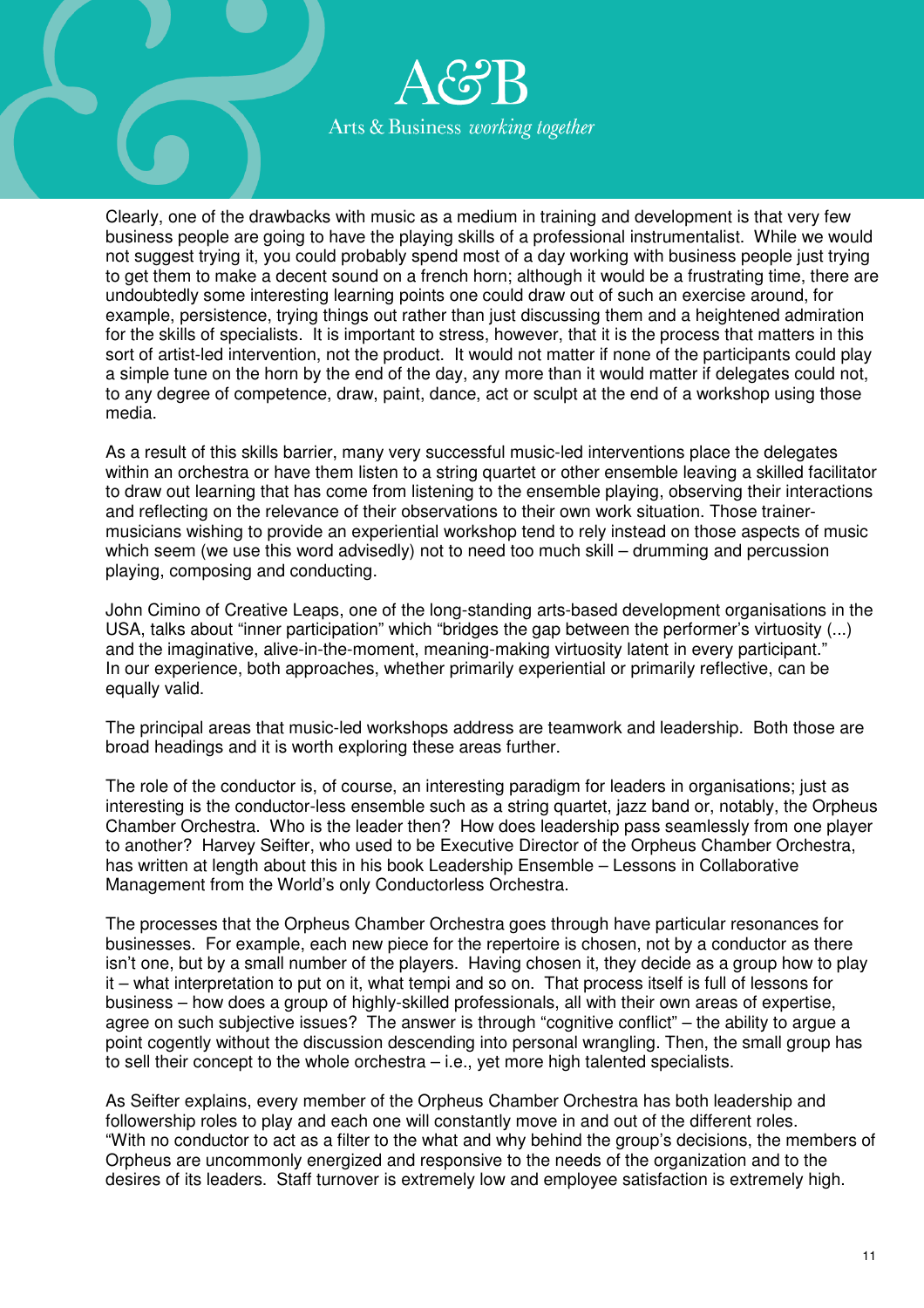

The result is a better product, increased customer satisfaction and a healthier bottom line." What business would not like that?

Many trainers using music as their medium will place delegates amongst the players or closely surrounding them so as to allow them to observe the processes up close – and this is the method used by the Orpheus. This becomes a visceral experience as well as a visual and aural one – delegates often talk about feeling the music through the soles of their feet. The attention to detail, the sense of playing for each other, the impact that one change of emphasis can have on other sections of the band and on the piece, the importance of each player's contribution to the whole, however small, the concentration, the importance of rhythm and momentum – these are just some of the elements of teamwork that come clearly out of such music-led workshops.

Another artist-trainer whose workshops demand reflection and listening rather than hands-on experience is Miha Pogacnik, virtuoso violinist and cultural ambassador for Slovenia, who created the Idriart Festivals and a regular arts and business conference at Castle Borl in Slovenia. Pogacnik takes a classical piece of music and deconstructs it to show the journey of the Hero or leader as he or she grapples with fundamental issues. He is convinced (and convincing) that great music reveals a journey of transformations through archetypes and that by taking an audience through a sonata or concerto almost phrase by phrase, we will find resonances in our own lives as leaders in organisations. Above all, we will learn to listen really deeply when he comes to play the whole piece without stopping.

Sophie Brown of the City of London Sinfonia is clear that there are many lessons to be learnt from a combination of observation and experience:

"A typical session when we work with business people moves from observation (delegates watching musicians rehearse) to participation (delegates compose a piece of music, using percussion instruments, facilitated by musicians) to performance (delegates perform to their colleagues). A good orchestra should be more than the sum of its parts which means setting aside your ego for the good of the orchestra and the piece (i.e. the company and the task). Sometimes musicians are asked to play music they don't really like, with a conductor or other musicians they don't necessarily get on with, but they still do so with complete commitment. There's a sense of collective responsibility for the vision.

"Musicians have to interpret someone else's vision (i.e. the music) but be able to adapt it to suit the venue, the audience (or customers), the other performers, etc. They have to be expert at listening and at non-verbal communication. Musicians tend to have very short rehearsal time. There's never enough time to discuss all the issues or rehearse everything, so they have to be able to decide what's important, make compromises, adapt to the situation quickly. They learn quickly to give and receive feedback constructively so as to move the performance on in the limited time available". "And rehearsal itself is a vital part of the job. How many business people systematically rehearse before a presentation?"

While the ability of musicians to play (almost) without a leader is very instructive, the role of the conductor also provides many lessons for business leaders. Peter Hanke's approach is particularly interesting. Hanke is a Danish conductor whose normal approach is to prepare some fairly simple pieces with a choir in advance of a workshop. He stresses to the singers that their role will be to react to the leadership of their conductor, whoever that might be, and not to use their sense of what is musically right for the piece they are singing. The delegates on the course will then be invited, one by one, to conduct – to lead, if you like – the choir. Each delegate will get immediate feedback in a compelling way about their non-verbal communication skills, their presence, their authority and status,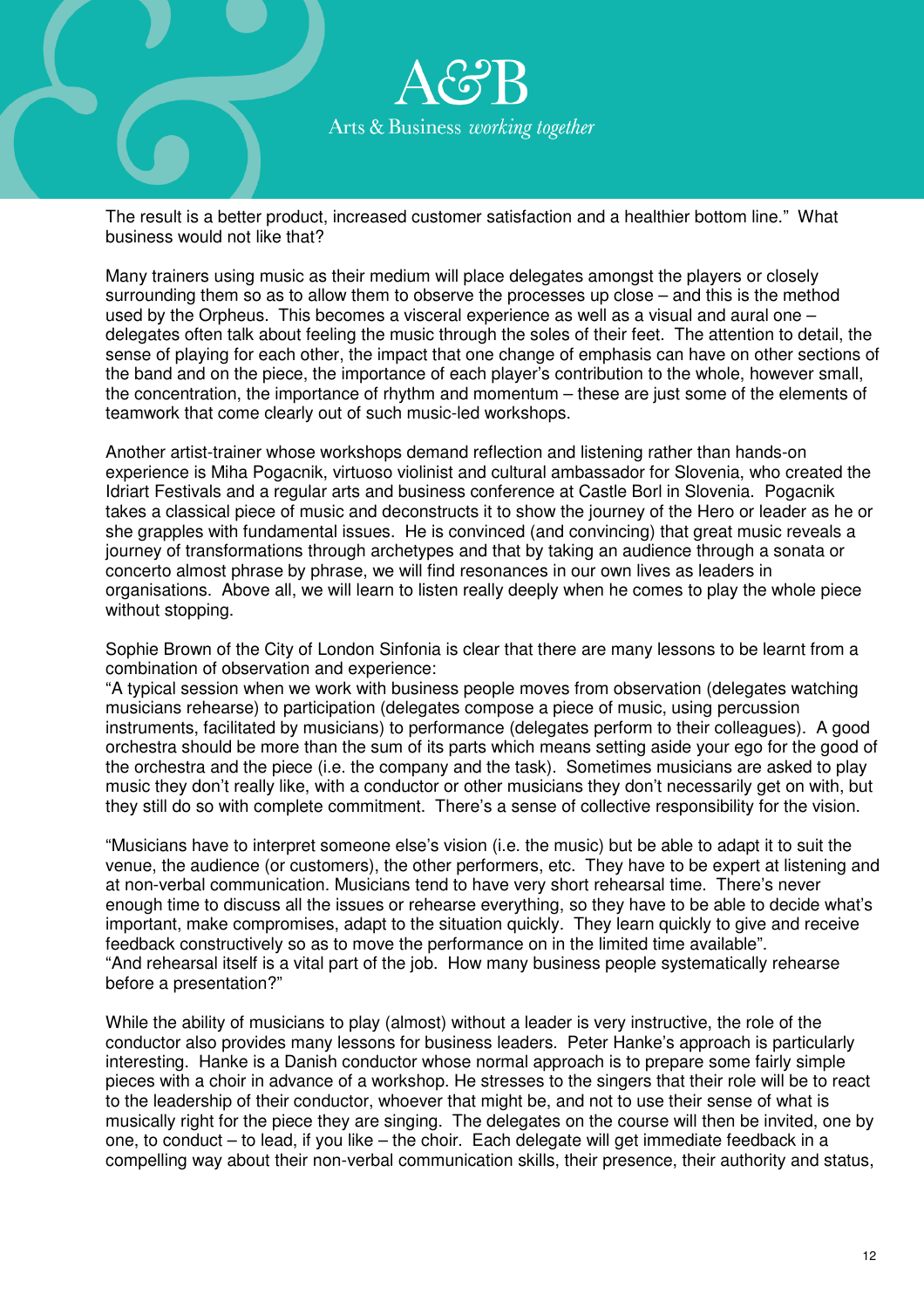

their ability to command respect, to inspire, to influence, to command, to guide and direct. The response from the choir will tell the delegate immediately how he or she is performing.

Hanke is expert at analysing the performance of delegates, making suggestions to help them convey their intentions with more impact, explaining why the choir did what they did. For example, one delegate found it impossible to get the choir to start. A few singers would utter the first few notes, hesitantly, and others wouldn't start at all. Hanke worked with her on the clarity of her direction, on ensuring that all the choir were ready, on the rhythm of her initial downbeat (i.e. getting the timing right), on her physical posture and sense of authority and in a short while, she successfully launched the choir, all together, into the piece – and a grin spread across her face. She confessed to Hanke that she had trouble kick-starting projects at work – and that all the elements he had drawn out in the workshop she could see were missing from her performance back at the office.

Hanke's approach is very powerful learning experience for leaders in organisations. It allows delegates to explore often hidden aspects of their leadership style, their ability to improvise and motivate, the strength of their values and their ability to stamp their personality on a task and give it meaning. What's more, the learning from the experience is very long-lived, as I can attest from personal experience.

## **Visual Arts**

Peter Feroze of the Creative Knowledge Company has long experience of using the visual arts to help business people address their issues. "Looking is fundamental to our lives", he says. "It is one of the primary ways in which we are connected to the world around us. A child makes marks and elemental drawings before speaking. Empowering adults in a business context to make simple paintings and drawings releases and rekindles their individual creativity in an immediate and powerful way and develops greater self-awareness."

Feroze refers frequently to the metaphorical nature of art – what he calls a complementary language through which to communicate with each other and the outside world. Gestures, marks, images and colours provide a softer, more empathetic form of communication than words, making them ideal tools for creative exchange, appreciating other people's perspectives and characters, and expressing potentially contentious subjects. Subconscious ideas and feelings can surface in a drawing or painting more easily and quickly than through verbal discussion around a meeting table thus accelerating and clarifying communication, fresh thinking and solutions to business problems.

Drawing and painting are not used by organisations such as the Creative Knowledge Company just for individual development. Giving a group the task of creating a joint picture can draw out many key learnings about working together, and the process, being non-verbal, can often be a good leveller, encouraging more equal contributions from each team member or participant in a group situation rather than just those whose superior skills of verbal expression can lead them to dominate the proceedings. The visual interpretation of a document by each team member will reveal very quickly the different ways in which people receive and process the same information.

Like the other art forms, the visual arts demand both an intellectual and an emotional approach. Different modes of thinking and behaving can be readily explored through the flexibility of the medium. Feroze offers an example – "Drawing from observation of a subject such as a still life or a life model can be approached using a number of different artistic processes, each of which has a parallel business value in relation to behaviours around decision-making. Participants can be led through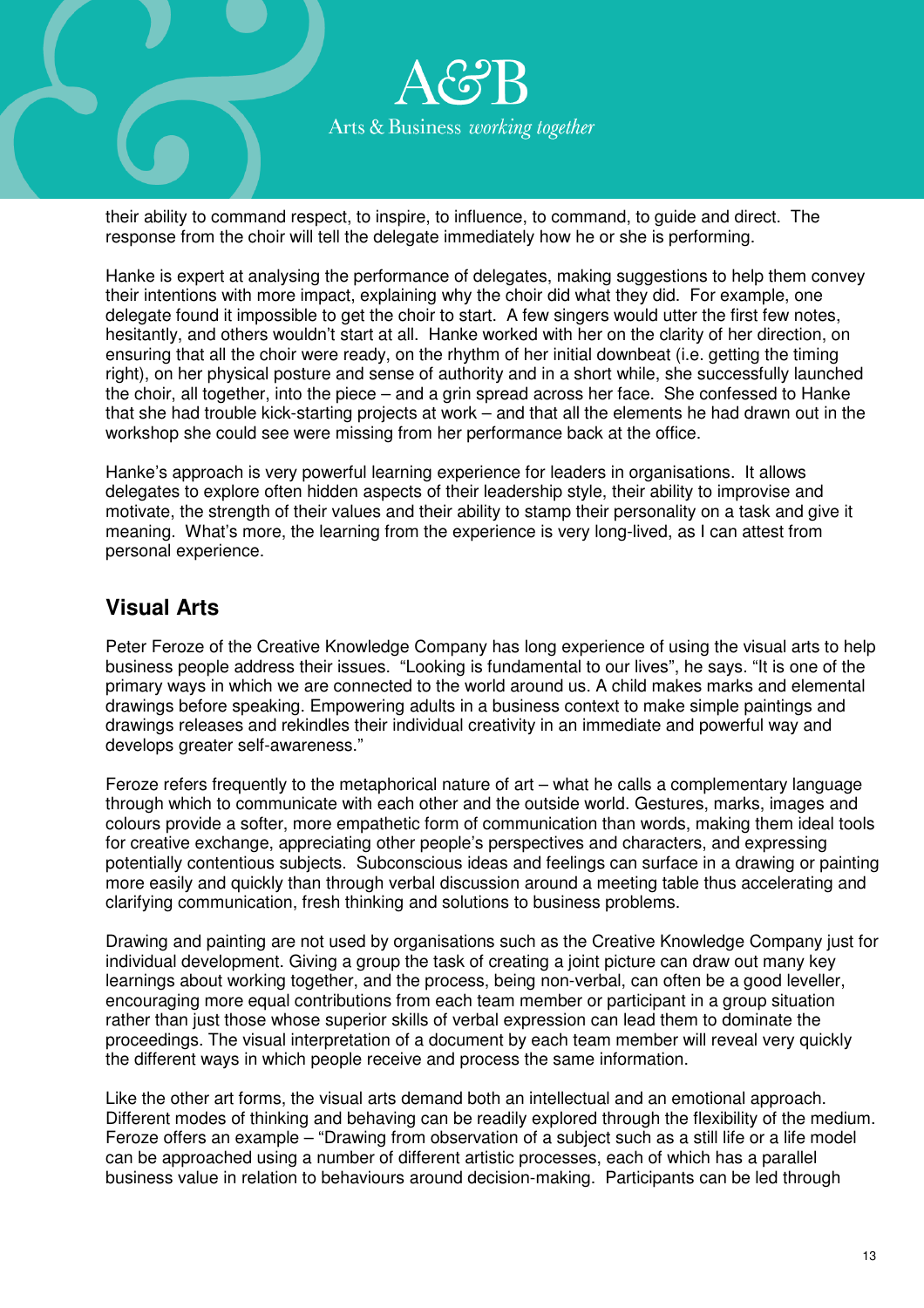

visual exercises exploring Reduction (identifying the essence of a problem or situation), Prioritisation (focusing on what's important), Integration (Structuring Complexity), Emergent Thinking (allowing ideas and decisions to emerge and develop over a period of time)."

Both Feroze and Martin Shovel, cartoonist and director of CreativityWorks, insist that delegates need no great skill to participate. Shovel often starts a workshop by spreading a vast selection of cartoons around the room and getting people to choose a couple that appeal to them for some reason. As a way of getting delegates to open up about themselves and what makes them tick, it can hardly be bettered. What's more, an analysis of the cartoons chosen will almost inevitably lead delegates to conclude that no great draughtsmanship is required to express yourself tellingly in a cartoon as many cartoonists' draughtsmanship is not sophisticated. Shovel is adamant that everyone can draw. "If you ask a five-year-old if they can draw, they would think it a strange question – of course they can. Ask an adult if they can draw and they immediately assume you are asking them to draw like Picasso. No one expects to be able to write like Shakespeare so why should you expect that your drawing has to be at an elevated standard of artistry?" Just as writing can be used for a novel or for a shopping list, drawing can be used at many different levels.

Cartooning and sketching are ideal ways of capturing memories, ideas, sensations in the world around and then using these as resources for change and innovation. Sketching can also quickly facilitate the analysis and renewal of a brand concept alongside verbal analysis. Values and beliefs may be expressed very powerfully in a painting and this approach is particularly compelling for those whose preferred way of communicating is predominantly visual - 'I can see what you mean', 'I can understand your perspective', 'Ah, that's your vision for the future of this department' are not just clichés but often statements of how people make sense of the world. It has been calculated that as much of half our brain is dedicated to visual thinking and processing and that at least 70% of the information we take in is visual. Not surprisingly, therefore, the visual arts have a great deal to offer in business development.

Linda Naiman, painter and author (with Arthur Van Gundy) of Orchestrating Collaboration at Work – Using Music, Improv, Storytelling and Other Arts to Improve Teamwork, uses painting and drawing to stimulate innovation and solve problems. She finds the visual approach very powerful in getting teams to develop their capacity to have valuable conversations – things that might not be said can be drawn instead. Like others, Naiman often combines art forms, in her case getting delegates to represent pieces of music through painting, as a way of getting them to tap into subtleties and emotions that are often hard to express.

Nick Nissley, Executive Director of the Banff Centre's Leadership Development programme, and an expert in applying arts-based processes in organisations, notes a couple of other uses of the visual arts. He recounts how a new joint venture company in the oil industry employed an artist, Todd Siler, to work with them on knowledge creation – helping the executives to share their combined knowledge and make the unconscious, conscious.

Nissley also points out that the arts in general and the visual arts in particular can help in Appreciative Enquiry, the now widely-used process that uses positive imagery and future-focus to facilitate change. As with the other art forms we have already explored, this section covers only a fraction of the ways in which the visual arts have been used to help businesses address their development needs.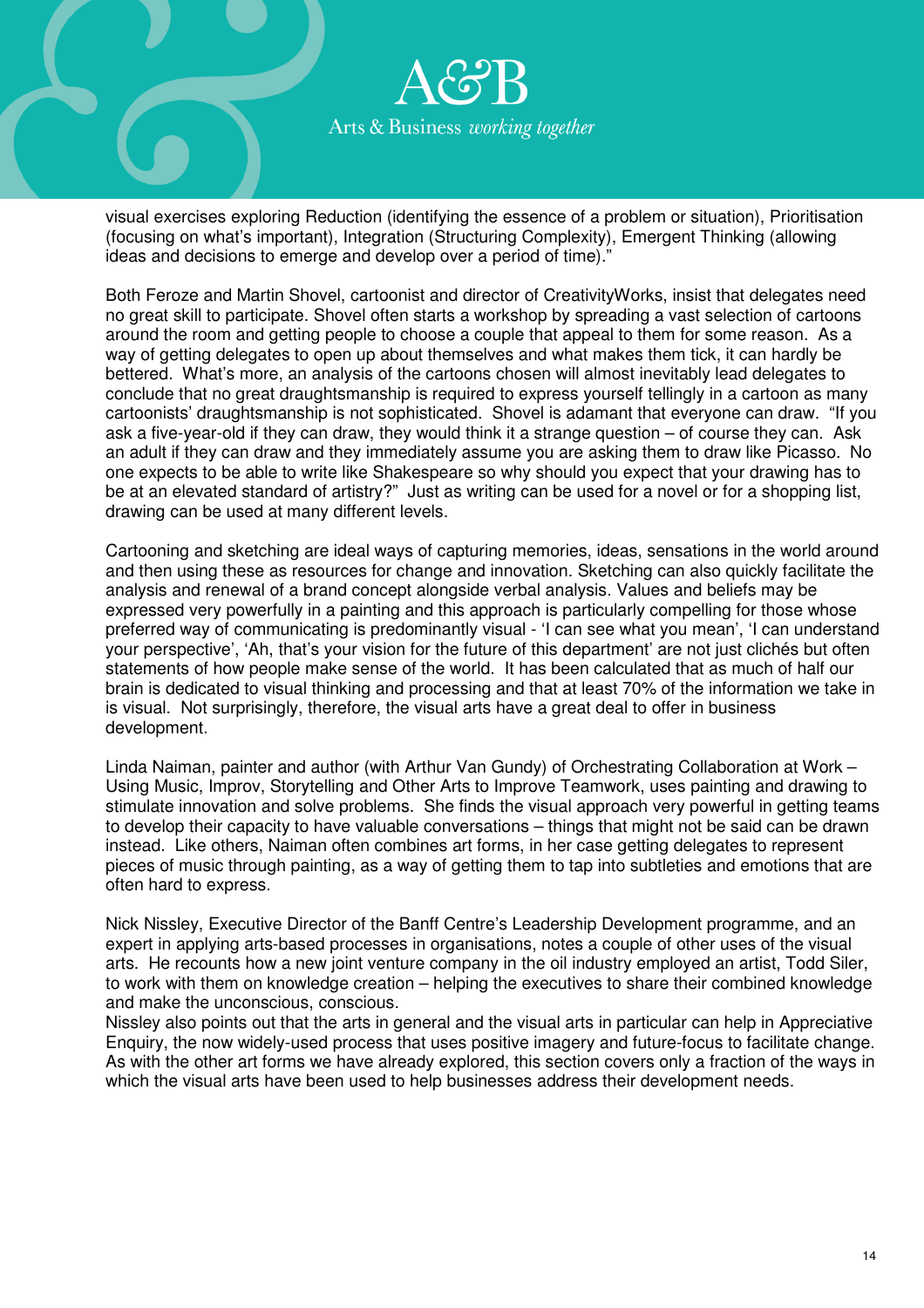

## **Storytelling**

Storytelling is as old as time. Just as soon as mankind learnt to speak, stories have been a fundamental way of conveying our feelings, our attitudes, our truths and our dreams. Stories are the way in which we make sense of our experiences and those of other people. "Stories are emotionally and symbolically charged narratives. They do not present information or facts about 'events' but they enrich, enhance and infuse facts with meaning" writes Yiannis Gabriel in his book, Storytelling in Organisations.

Storytelling is used in business development in more or less the same ways as theatre and writing, both of which depend hugely upon stories for their impact. In fact, it is a moot point as to whether storytelling needs a section to itself in this report. For example, good leaders always need to be able to tell powerful stories to get their point across, to instigate change, to define strategy and to set tone. They may do this face to face, and in which case their theatrical performance skills will be needed, or they may do this in writing – the ways in which they deliver the stories are as important as the stories themselves.

So, for a business manager exploring the use of storytelling, most of the issues highlighted under the theatre and writing sections can almost certainly be addressed through judicious use of storytelling too. However, it is worth noting a few particular benefits of using stories.

Philippa Tipper of the storytelling organisation A Word in Edgeways is very experienced in using storytelling in business contexts. She suggests that there are a number of principal ways in which storytelling is an invaluable medium.

Stories are an ideal way to get employees talking about the organisational and operational issues that confront them, share their views on the impact of these issues and explore new ways of dealing with them. Tipper cites some work she did with the Department of Trade and Industry on the process of writing a White Paper. Through storytelling, those involved with the creation of a White Paper were able to express their emotions about the process (a "therapeutic" element to the work) and highlight ways of improving the process in the future (the creative element). The story that the participants in the programme created was then used to disseminate the learning to others within the department. Writing - Poetry and other forms of Literature

It is remarkable how few business people are trained how to read and write effectively. Most had their last English lesson back at school. But many management jobs demand high level skills in these areas for anything up to 70% of the time.

Although there are exceptions, most of the uses of poetry and writing in business concern the advancement of communication and thinking. Poetry in particular is concise and precise and much of the thinking and communicating in the world today (not just in business) is long-winded and flabby. Poetry too is rich in metaphor which, as we have already discussed, is often a key way to help people think differently about their problems or situation and to see things in a new way. In the maelstrom of modern business life, with images and pressures and demands assailing you from all directions, poetry can be both a voice of calm and a way of bringing you back to the essence of your purpose. David Whyte, poet and author of The Heart Aroused – Poetry and the Preservation of the Soul in Corporate America, is adept at using poetry to clarify, challenge and move an agenda on. In a workshop or at a conference, he will give voice to a poem, perhaps one of his own or one from his seemingly inexhaustible repertoire of poetry ancient and modern, that takes the core message of the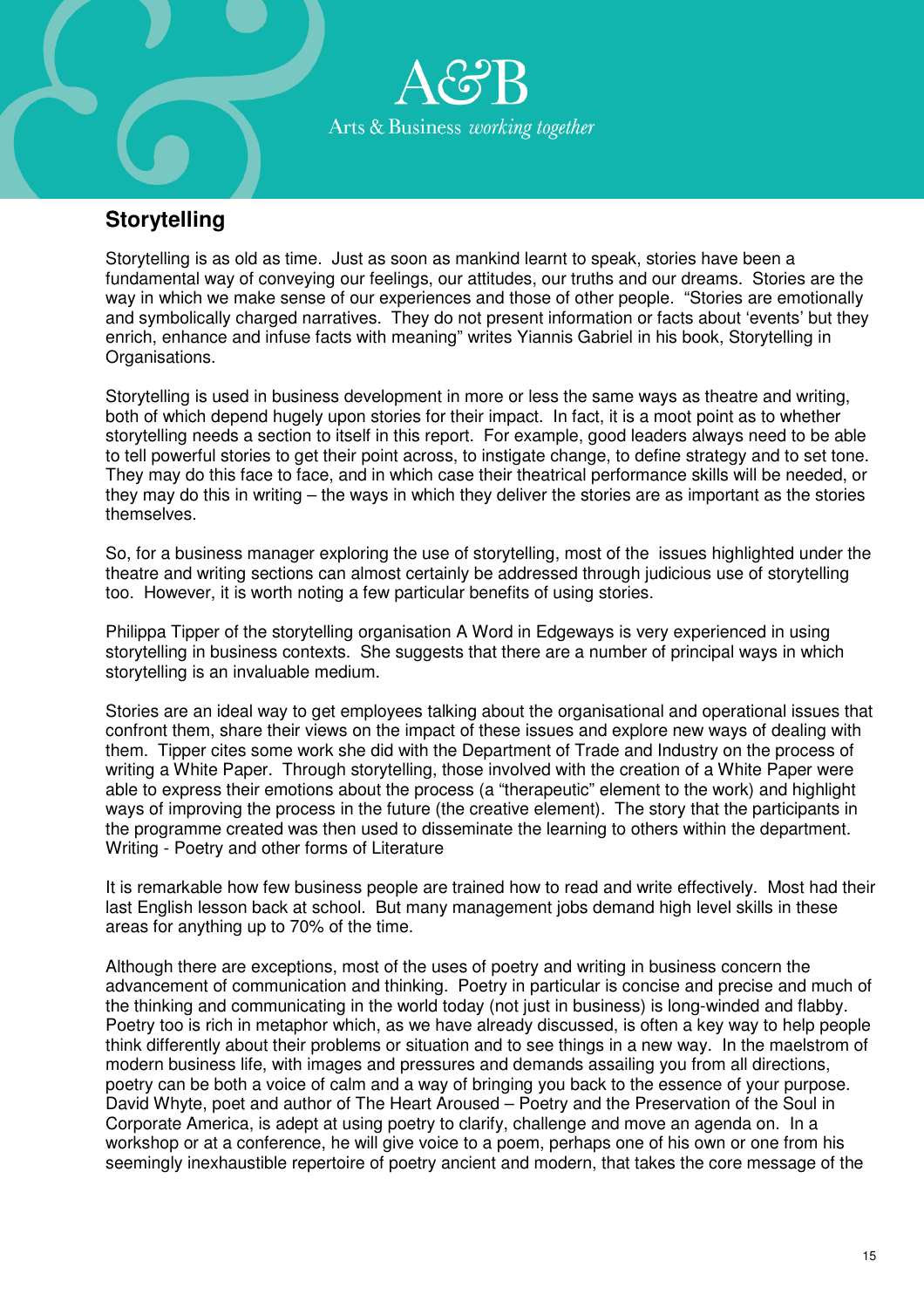

previous session, throws it in the air, tosses it around and brings it back to earth refreshed, clarified and re-emphasised. Poetry can do that in a way that no other art form can.

Learning how to express yourself well is a vital skill for business people today. Misunderstood emails, badly written letters and muddled reports have caused untold problems in organisations, both internally and externally. Clients and customers have been lost, reputations sullied and contracts broken.

Interestingly, this is an area in which artists often literally teach the art form. In a music or dance workshop, as we have said, the process is more important than the product; no one expects the delegates to learn how to dance or play a violin to a high standard. But many poets and writers working in business are trying to help people to write well.

John Simmons was a writer in residence at Lever Fabergé, where the Catalyst programme (which has since expanded to other companies in the Unilever group) is the most advanced and integrated artsbased development programme in the world. Simmons has written tellingly about the power of good writing in business in his books, We, Me, Them and It, Dark Angels and The Invisible Grail. He declares that good writing is an essential skill for business leaders who want to put their points across – "More expressive writing will help you to establish greater personal authority and be respected as someone who should be heeded."

Simmons berates the normal standard of business writing, much of which is what he calls "writing short". Emails, for example, or the words that go on packaging or executive summaries are some of the ways in which the business world demands concision and precision but rarely gets it. Much business writing consists of lists, but he suggests that even these can be infused with personality and imagination. He quotes Maura Dooley's poem, What Every Woman Should Carry (which, incidentally, was commissioned by Polo Mints), which lists the contents of her handbag:

My mother gave me the prayer to St Theresa I added a used tube ticket, Kleenex, several Polo mints (furry), a tampon, pesetas, a florin. Not wishing to presumptuous, not trusting you either, a pack of 3.

Simmons is convinced that creativity is what distinguishes us as human beings and that "the surest way to unlock this creativity is through writing."

Branding is another area to which Simmons has turned his pen. In The Invisible Grail, he writes that "Brands need to discover or rediscover the power of words to help them connect more emotionally with consumers, with all audiences. The means to do this is through verbal identity, which enables brands to use names, expressive language, conversations, narrative, storytelling, as consistently and emotively as they have previously used visual identity (logos, symbols, colours, graphics."

Poetry is also a powerful tool for helping people to think and see things differently. What is so powerful about poetry is often the writer's ability to see what we all see but express it in a way that shows us not its external carapace but its essence. How does a poet do that? That is a real lesson for business people or indeed anyone else.

It is not just the writing of poetry that helps but the reading too. Clare Morgan of Oxford University and Kirsten Lange and Ted Buswick of The Boston Consulting Group have been working together to show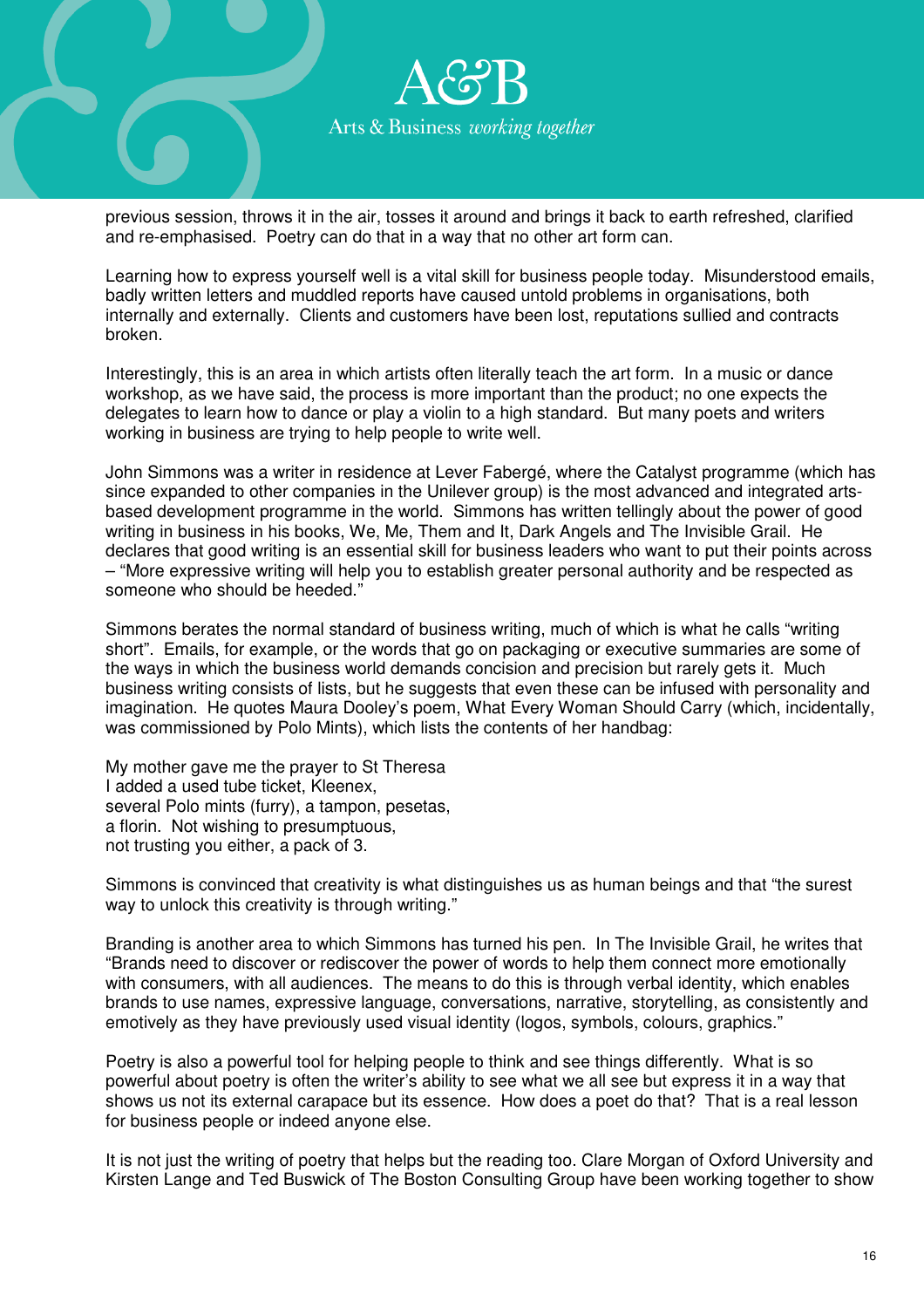

that regular reading and analysis of poetry can increase the breadth of your thinking. Morgan says, in talking about a workshop with a British high tech firm, "A poem is a distillation of thought, experience, and emotion into a tightly controlled form that utilizes words, images, sound and rhythm patterns to create a complex set of meanings that constantly form and re-form themselves. Its components take it beyond argument into a realm where expectations of single, analyzable meaning are deliberately questioned and subverted. All art does this, but poems do it in a particularly condensed and therefore intensive way."

This quote comes from an article in the Journal of Business Strategy, one recent edition of which (Volume 26, No1) was entirely given over to arts-based training and development in business. Morgan goes on to say: "The more practiced you become in reading poetry, the more easily you can switch between rational analysis and allowing the responses of the 'feeling state' to come into play. What you gain is a space for thinking additional to, and complementing, the usual cause-and-effect mode."

Because poetry is so precise and concise, it also demands intense listening. In normal daily life, our brains may work at a rate of about 2000 words a minute while the person who is talking to us may only be speaking at 200 words a minute. Not surprisingly, our brains race ahead, we start to interpret what someone is going to say before they have said it and we stop listening deeply – if we ever started. Poetry, because of its depth and concision, ensures that we keep working at deep listening, which is again a skill that we could all do with mastering.

## **Cost and Resource Implications of using Arts-based Training and Development**

## **Cost**

In general, the cost of using artists as trainers and developers is not significantly different from using "traditional" professionals. This is as it should be. Many of the practitioners in this field have degrees as well as post-graduate qualifications in their specialism, so organisations buying in artists will be getting well-educated and highly-skilled experts with many years' experience. What's more, it is an integral part of many artists' lives constantly to continue their own development, to hone their existing skills and pick up new ones. Musicians will rigorously practise their scales every day, opera singers will have personal singing coaches, actors will go to classes at places like the Actors' Centre – it's the equivalent of a business person regularly attending training courses or reminding themselves of their MBA modules on a daily basis.

While some of the less experienced practitioners will charge around £600 a day, the more experienced and those working on a national or international level will charge between £800 and £2000 a day, with a few charging much more. A number of practitioners will charge a lower daily fee for preparation and research (non-contact time). Many artist-trainers will give significant discounts when working for charities.

There is a lower scale for actors being used as role-players – normally around £250-£400 a day – though once an actor is asked to take on work beyond the normal role-play, it is customary for them to charge a trainer's fee.

There are a number of variations on these scales. In general, practitioners working on a local or regional basis or for smaller clients will charge less. On the other hand, major American or global corporations will find all these charges very low. As with all such services, the fees will be as high as the market will allow.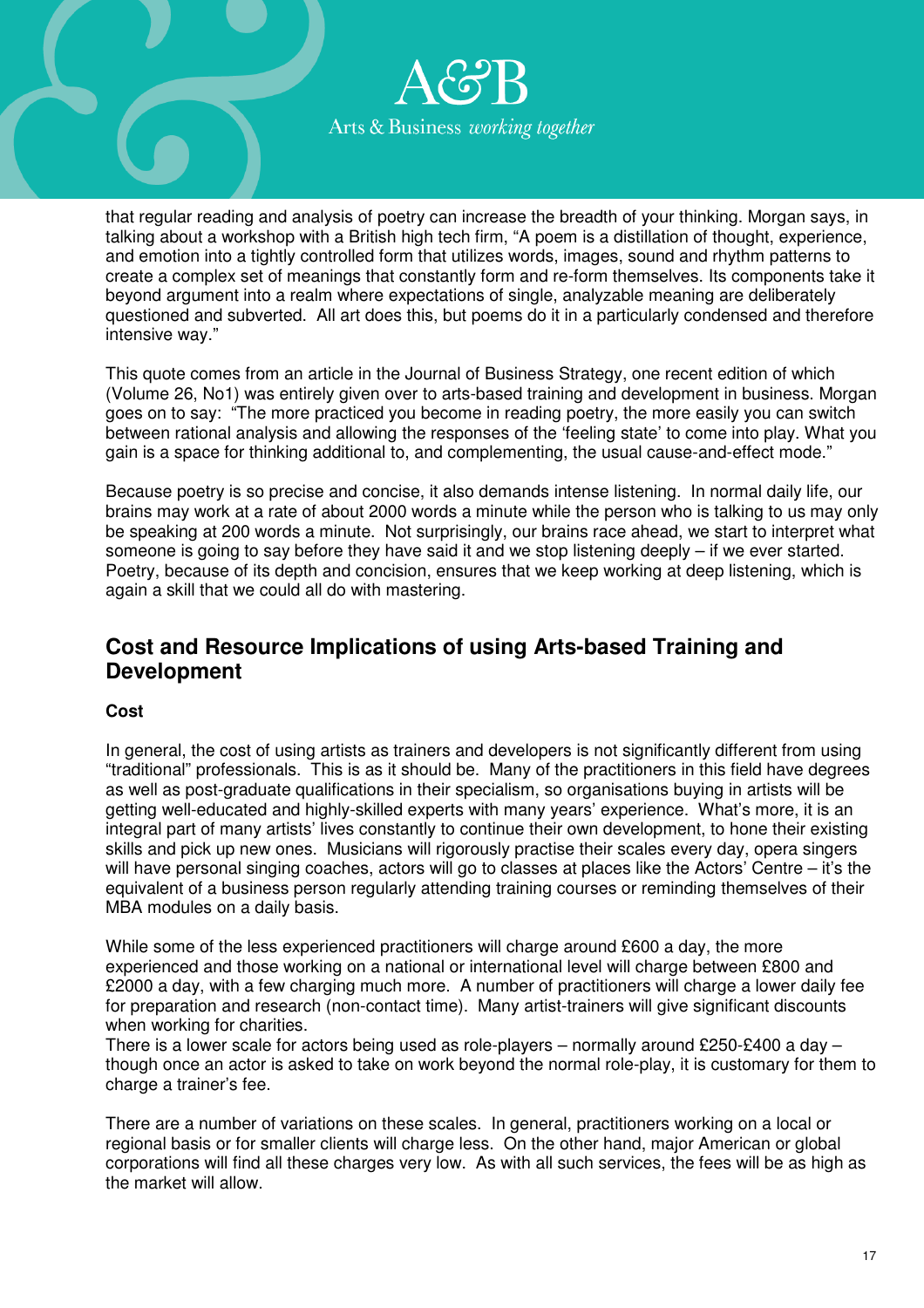

Some particular types of arts-led interventions may seem to be relatively expensive. For example, a full-scale Forum Theatre programme has high up-front costs. A writer and the director/facilitator will need to research the business issue and, in some instances, the actors may also need to experience the working lives of the people they will portray, so that they can act the parts convincingly. The writer will then need to go away and write the play or scenes – and in many instances, such a play, if performed straight through without a break, would last over an hour. Even the speediest writers need several days to produce that length of work to a high quality. Then one needs to factor in the cost of casting and rehearsal, and costumes and set, if any. All this happens before the first workshop and it can easily amount to £40,000. If the relevant audience within the client company is so small that the workshop only needs to be repeated a few times, then such up-front costs may make using Forum Theatre prohibitively expensive. However, if the workshop is repeated, say, 20 times, reaching 400- 500 staff, the cost per head of this sort of development intervention may only amount to £170, which compares favourably with many other types of intervention.

It should be stressed that it is possible to deliver a powerful, smaller-scale Forum Theatre programme that does not cost so much up-front and so is feasible when the prospective audience is much smaller. In such instances, the need may only be for one or two scenes that a director/facilitator and two or three actors can devise in a day or two. The actual script may never be finalised; instead, each scene will have "milestones" that the actors aim for in succession in order to tell the story. Since much of their work will be improvised anyway, having a concrete script is not necessary provided that the issues are relatively straightforward. Such an approach reduces the costs of a Forum Theatre programme significantly and makes it feasible for a one-off course.

Other types of arts-led interventions can also be expensive. Much of the work around scenario planning is likely to demand extensive research and a high quality set. Some such events have involved taking over an empty office building and creating a complete work environment, for example, with many actors peopling the desks and so on.

However, as a general rule, arts-based training and development is no more expensive than other forms of development, and sometimes much less so.

## **Resourcing issues**

Some arts-based interventions make use of multi-media input and can demand considerable technological apparatus such as screens, lights, sound effects, smoke and so on. In our experience, these are fairly rare and are limited to major global corporations wanting a spectacular event as much as a training programme.

Sometimes, large-scale events are less dependent upon technological wizardry than upon space and realism. Ralph Kerle, of the Creative Leadership Lab in Australia, recounts how, for one client, he was asked to create a new corporate Headquarters, complete with actors playing key staff, messengers turning up with packets that had to be signed for, signage and so on, all so the client's customers would believe that they had been invited to the real launch of a new company. Similar events have taken place in Europe and the USA to our knowledge; particularly successful have been events that simulate a disaster with which the client's staff have to cope. All airlines, train companies, major local authorities and others should explore the potential of training staff to cope with a disaster through living through "the real thing".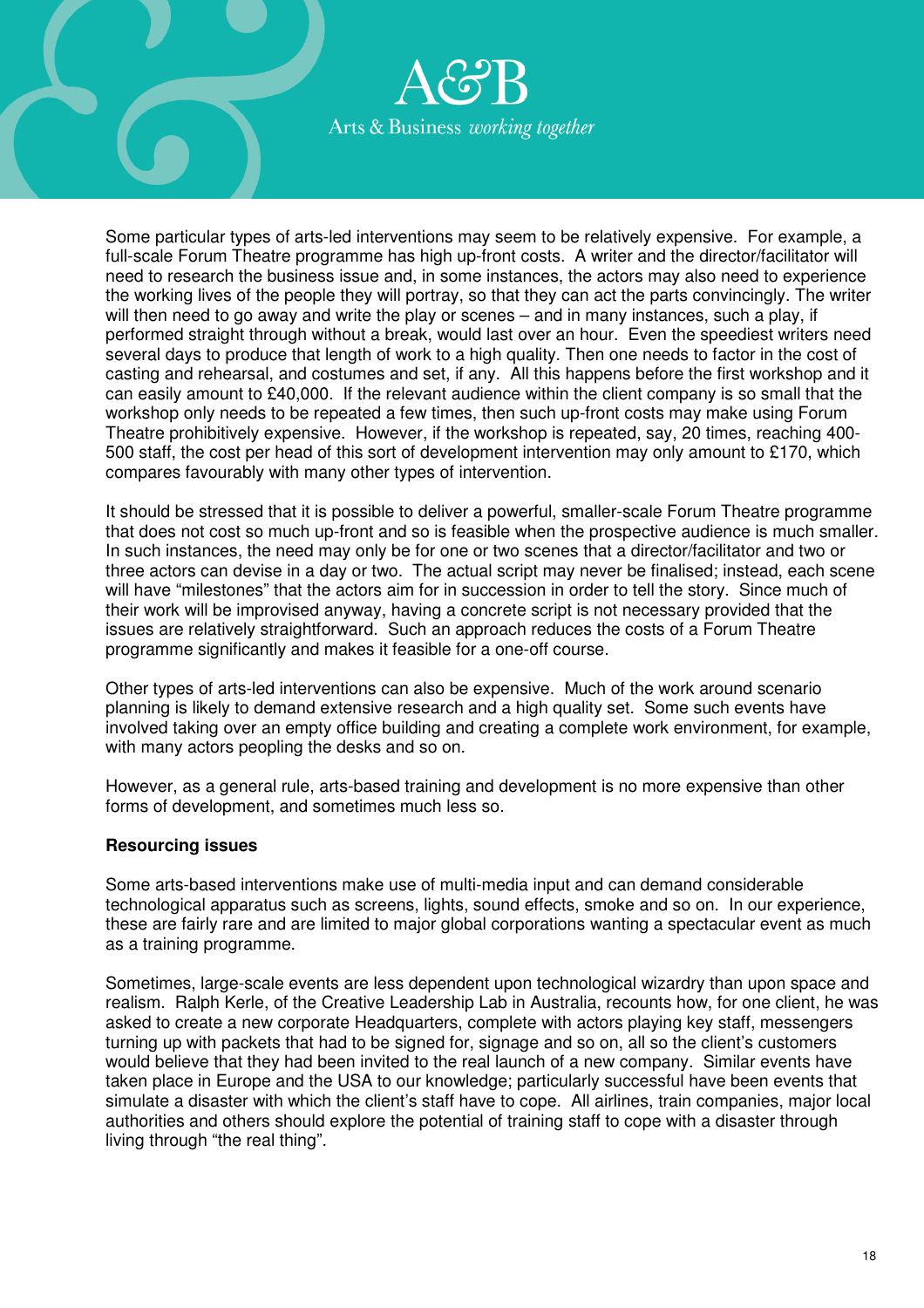

In the vast majority of cases, however, arts-based programmes are relatively light on resource requirements. Just as many theatre productions need merely "a bare board and a passion", so many arts-based courses just need space (lots of it), some chairs and perhaps a flipchart. This need for space is one that many business people find hard to understand. We have known an occasion when an artist-facilitator arrived at a venue to run an experiential workshop to find that the room allocated was occupied by a huge boardroom table, bolted to the floor, with wires running through the middle of it attached to data projectors and speaker phones. In the event, the course was run in the (thankfully empty) lobby.

Since most arts-based programmes are experiential, this need for specific types of space is paramount. A drawing or painting workshop may have delegates sprawling on the floor, covering flipchart-size paper with charcoal or poster paints, and then hanging the resultant work on the walls. A room with a pale carpet and lots of pictures screwed to the walls will not be appropriate. A dance or theatre-based course will require participants to move around and in the case of dance, may need a sprung floor; an opera or music programme may require a reasonable acoustic and proper soundproofing. It is hard for other office workers to concentrate if they constantly hear bursts of African chants or post-romantic percussion.

In addition, the privacy of the space needs to be considered. If you want your delegates to behave like five-year-olds while they get back in touch with their creativity, you cannot have them in a room into which others can see. The essence of much of this work is the opportunity to take risks in a safe environment, and privacy is therefore a key requirement.

It is rare that a business has facilities that can meet these sorts of requirements, so we always recommend holding such programmes out of the normal working environment and, for preference, not in a soulless hotel or dedicated training facility. This is because it gives a powerful, if implicit, message that a training course held in an alien environment is not "business as usual". Some hotels with character and other interesting venues like historic houses can work well, but generally an artist's studio, a stage or studio theatre, a rehearsal room or a dance studio will always be preferable. These are places that are designed for creative experimentation so they are ideal for the majority of arts-led programmes. They may not be immaculately furnished or equipped with high-speed internet connections, but they will almost certainly be more appropriate for the task in hand. And they will probably be a lot cheaper than the same sized room in a hotel.

## **Decisions, Decisions, Decisions**

For many companies, using an arts-based approach in training and development demands a series of decisions, particularly if they have not used such an approach before. All training managers have to take decisions when determining which supplier to choose, of course, but when exploring the possibilities of an arts-led approach, some of the questions to ask themselves may be different. Assuming that the training manager has identified what development is necessary, the first question will be "Do I take a traditional approach or one that is pushing the boundaries?" To answer such a question, more questions need to be asked. "Are the staff tired of the traditional approaches? Are they trained up to the eyeballs so a different approach is necessary to excite jaded palates? Is the culture of the company such that a more creative approach will be accepted? Are the staff ready for such a change?"

In our experience, it is a rare company these days that has not tried a more creative approach to training and development, principally because the traditional "chalk and talk" methods have failed to produce the desired results. Given what we now know about adult learning, this is not surprising.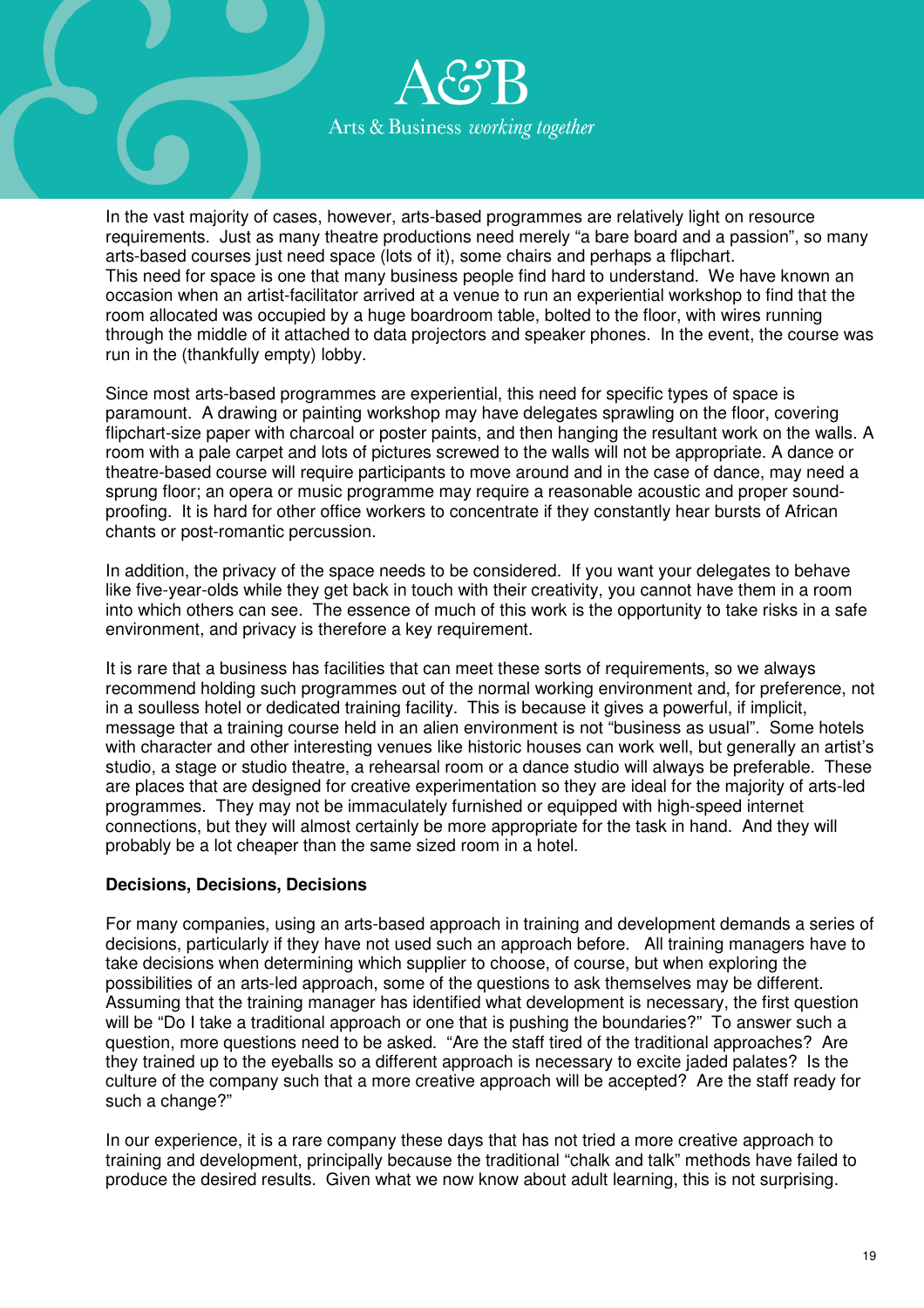

However, not every company has had a positive experience using more creative methods. The training and development market is not controlled and there are many incompetent providers of both traditional and creative development. The company that has been sued by some of its employees who have injured themselves walking on hot coals or abseiling down a mountain will be reluctant to try such methods again, and the same applies, though perhaps not so dramatically, to those whose first experience of arts-based development has not been a happy one.

Assuming that the company has not been put off for life and a more creative, experiential approach is desired, the next question is "What kind of different approach is the one to go for?" There are many options out there. If your need is for teamwork or leadership, for example, you might plump for outdoor exercises such as climbing walls, defusing a ticking bomb, getting four people onto the top of a 30ft high pole, or walking blindfold through a maze, such as those programmes run by Brathay and many others; you might want to try indoor versions of such exercises, using proprietary tools such as the Business Process Mirrors™ developed by Future Factory; you might prefer to try a particular sport – sailing, canoeing, orienteering or whatever. All such approaches have their advantages and many of the companies offering them are successful, experienced and highly competent.

We have already explained the advantages of an arts-based approach so we won't repeat them here. There are, of course, reasons why some companies choose not to use the physical approach described above. Often it is because they have used them before and, much as they like them, feel it is time for a change. Sometimes, they feel that the physical activity may become competitive and exacerbate rifts within teams rather than heal them – paintballing is renowned for being an opportunity for settling old scores. Sometimes, they feel that the culture of the company is not very energetic or sporty. Or sometimes they feel that such an approach will suit some of the participants but not all. Some of the same objections can be levelled at the arts-led approach, though it should be noted that the arts are fundamentally collaborative and so have an advantage over a number of the more competitive activities if your need is for good teamwork. Even if your need is to motivate a competitive sales force, it may be important to ensure that their competitive streak is directed at other companies rather than their colleagues.

Once a training manager has decided on an arts-led approach, the next question is "Which art form?" As this report has shown, there are many business issues which could be addressed by almost any art form. In this case, the choice may depend upon a sense of the culture of the company, or a feeling for the preferences of the potential delegates or even the preference of the Chief Executive or the training manager him or herself. Sometimes, the business of the company seems to lend itself to a particular art form.

For example, a perfume manufacturer decided to use music since perfume is often described in musical terms. Scents rise to a crescendo; they have low and top notes and so on. A computer company opted for painting as the medium; the reasoning was that computer buffs look at a screen all day, so they would be comfortable working on a similarly-shaped painting even if the rest of the course content took them out of their comfort zone. And a consultancy working extensively in Brazil chose Carnival as its art form.

However, this synergy of art form and business product or culture is not necessary. Often, indeed, it is the strangeness of the art form that is its principal attraction. Being convinced that a singing workshop, for example, will really stretch the delegates may be the best reason for choosing it. Equally important is the choice of artist-trainer or arts-led company as provider. As has already been mentioned, the market is not accredited so it can be difficult for training managers to be sure that they have chosen a competent provider. Often, business people will choose a provider whom they have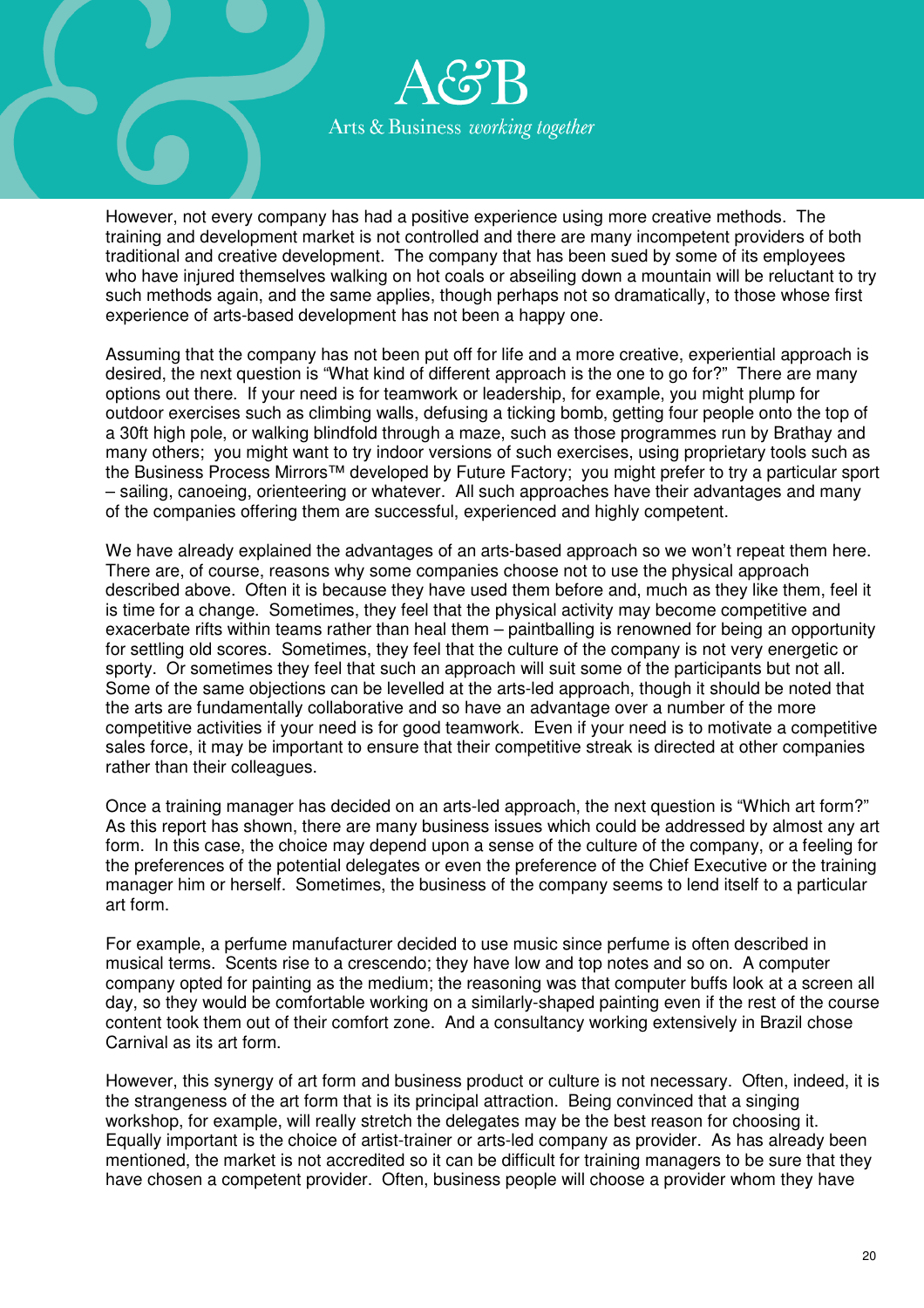

met at an exhibition or conference, not realising, perhaps, that the market has many more suppliers than they know about and that those who shout loudest at exhibitions may well not be the most experienced or competent. Indeed, the majority of the most experienced providers tend to shun such marketing opportunities, as they get most of their new clients through referrals. Other suppliers run open "taster" events to which they invite training managers, and these are an excellent way of seeing an arts-based supplier's work in action. Yet others invest in a few days at a specialist "speed-dating" conference such as Trac (run by McLean Events) at which roughly 50 training providers of all sorts have the opportunity to meet an equivalent number of business representatives who are looking for new ideas and new suppliers. Last, but by no means least, good contacts can be provided by Arts & Business whose staff have met most of the top arts-based providers and know what they are capable of. Arts & Business also runs regular courses to help artists move into the field of training and development.

However they have come across a provider, training managers should always ask for references and follow them up. Most companies that have used arts-led programmes before are only too pleased to pass on their opinions of them to other companies. All the other indications of competence that training managers would look for in a traditional provider should also be evident from an arts-led one – a professional proposal, an understanding of the business issues, the ability to listen to the learning needs and suggest solutions, a concern for evaluation and return on investment, evidence of past client satisfaction and so on. If a training manager is considering using an artist-trainer who has no previous experience of business, they should at least have experience of applying their workshop skills with teachers or similar groups.

## **Selling an arts-led approach inside the business**

Some training managers are reluctant to run with an arts-led provider, particularly for the first time, since it can be difficult to sell the concept within the business. The person who signs off the expenditure may well be a Finance Director whose preference would be for a traditional chalk and talk course. The internal client, for whom the Training Manager is sourcing the programme, may also be reluctant to try something different. In addition, the reputation of training managers will rest on the quality of the courses they provide, so it can be a considerable risk for them to propose something unproven. It is important to understand that all the stakeholders in such a situation have different motivations and objectives.

However much these may be understood, overcoming them remains difficult – there is no magic wand. Experience has shown, however, that having a senior champion such as the Chief Executive will allow the training manager to push through even quite radical proposals. Some training managers have merely not mentioned the fact that a new supplier has an arts-led approach when getting the necessary sign-off or advertising the course to potential delegates, relying instead on the programme to prove its worth. This approach will work better, of course, if the supplier is called, for example, The Creative Knowledge Company or StepChange Training or, indeed, Ci: Creative intelligence rather than Sing for your Supper or Dancing in the Dark or some other obviously arty name.

## **The Underpinning Theory**

One professional services firm which used a multi-art form approach to improve internal communications and cross-selling reported £2 million of new business as a result – for an investment that amounted to less than £5000. Would that all returns on investment were so successful. Certainly it is easier to sell the concept of arts-based training if you can refer to other companies' successes with it, and particularly if there are examples of thorough evaluation and return on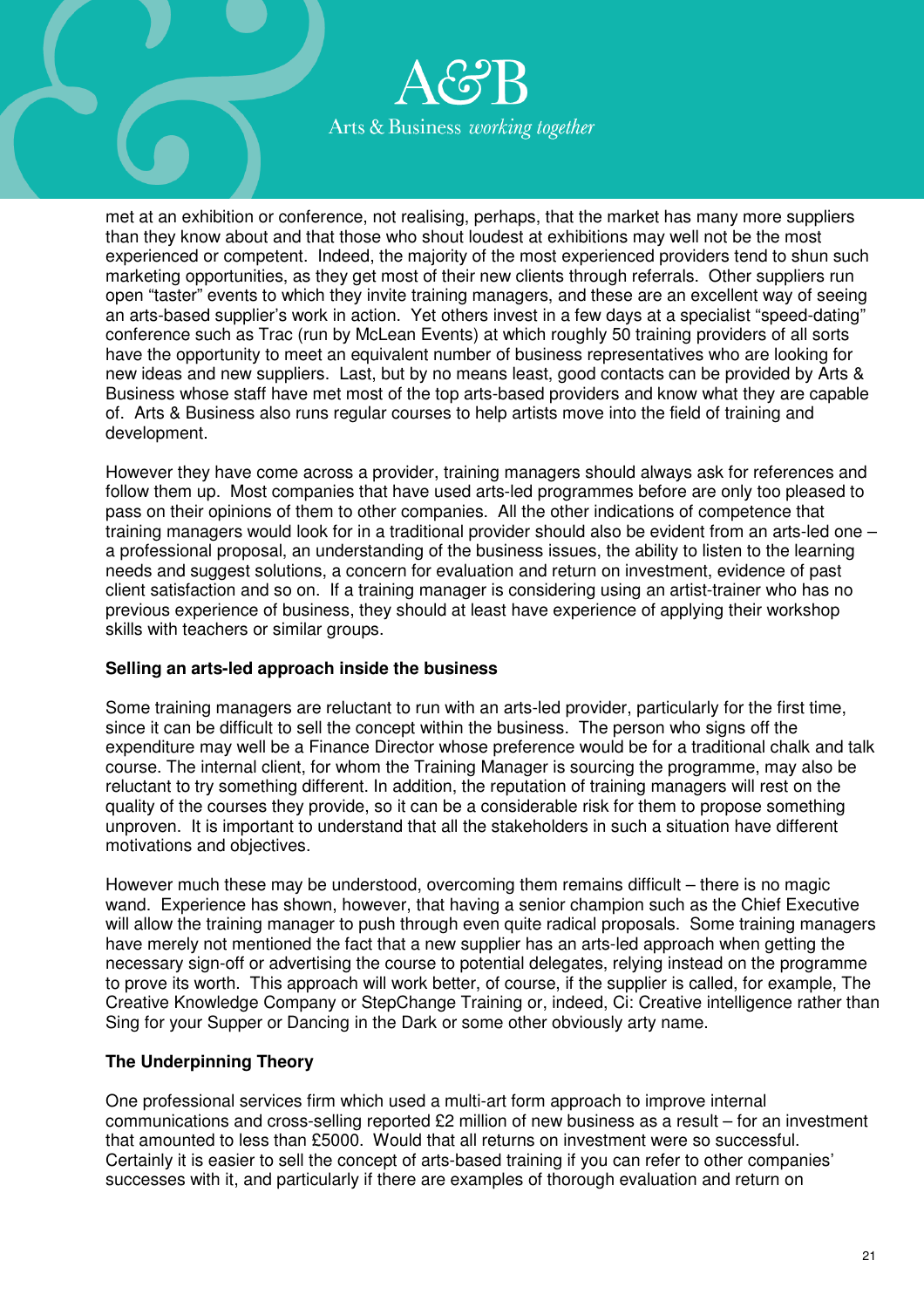

investment. Regrettably, too few companies properly evaluate any of their training and development work and this seems to be particularly true when it comes to the sorts of soft skills that arts-led approaches tend to tackle, not least because these can be difficult to measure. How does one measure someone's creativity, whether before or after they have been on a course designed to improve it? Nevertheless, those companies that have seriously evaluated the impact of arts-led training and development have almost invariably found that the investment has been well worth making.

For many people in business, it is comforting to know that this huge increase in the use of arts-based learning has its roots deeply implanted in properly researched theory. As we suggested, there are many reasons why more and more organisations are turning to artists in their search for effective solutions to their development problems and here we explore just some of the theories and research which have underpinned this movement.

One reason relates to creativity. The world of business began waking up to the need for creativity as it became more and more clear that repeating the success of the past was likely to mean failure in the future. In fact, success was probably going to result from the creation of new products and services. The Nomura Institute, in one of its research papers from 1997, saw the progress of the civilised world as having moved from Agriculture, through the Industrial Age, on to Technology and now on to Creativity. Other more recent writers have picked up the same theme.

Daniel Pink, for example, in his 2005 book A Whole New Mind, categorises the last two stages as the Information Age (knowledge workers) and the Conceptual Age (creators and empathisers). "....now we're progressing yet again – to a society of creators and empathizers, of pattern recognizers and meaning makers." His thesis is that in a world of abundance, our search is for meaning; in a world of automation, white collar workers now need to develop aptitudes that computers cannot achieve better or faster; and with the rise of the Asian knowledge worker, there are already many jobs being done as efficiently and significantly more cheaply in India and the Far East that were once the province of managers and professionals in the developed world.

Pink suggests that many of the attributes needed in this Conceptual Age are ones that can be found in the world of the arts, and that the difference between successful enterprises and failing ones will depend upon the extent of their creativity – their ability constantly to come up with new ideas, products and services and to get them to the market efficiently and effectively. Pink is developing the ideas of many others. Business gurus such as John Kao, Charles Handy and Tom Peters urged their readers to unlock their own creativity and that of their colleagues.

Sir Ernest Hall, entrepreneur, concert pianist and founder of Dean Clough in Halifax, declared that "The only reason to employ people in the future will be to benefit from the qualities that raise them above machines, the qualities of inspiration, creativity, imagination, commitment, enterprise and ambition."

So many of the opinion-formers were talking about creativity that business and government began to wake up to it. But they ran into a problem. The education system in most of the developed world actively discourages creativity in favour of facts and logic. As Kobus Neethling has shown in his 15 country research project, creative behaviour diminishes from 98% in the 3-5 year old age group to 32% by age 10; by the time children are turning 15, only 10% are behaving creatively and it's only 2% by the age of 25.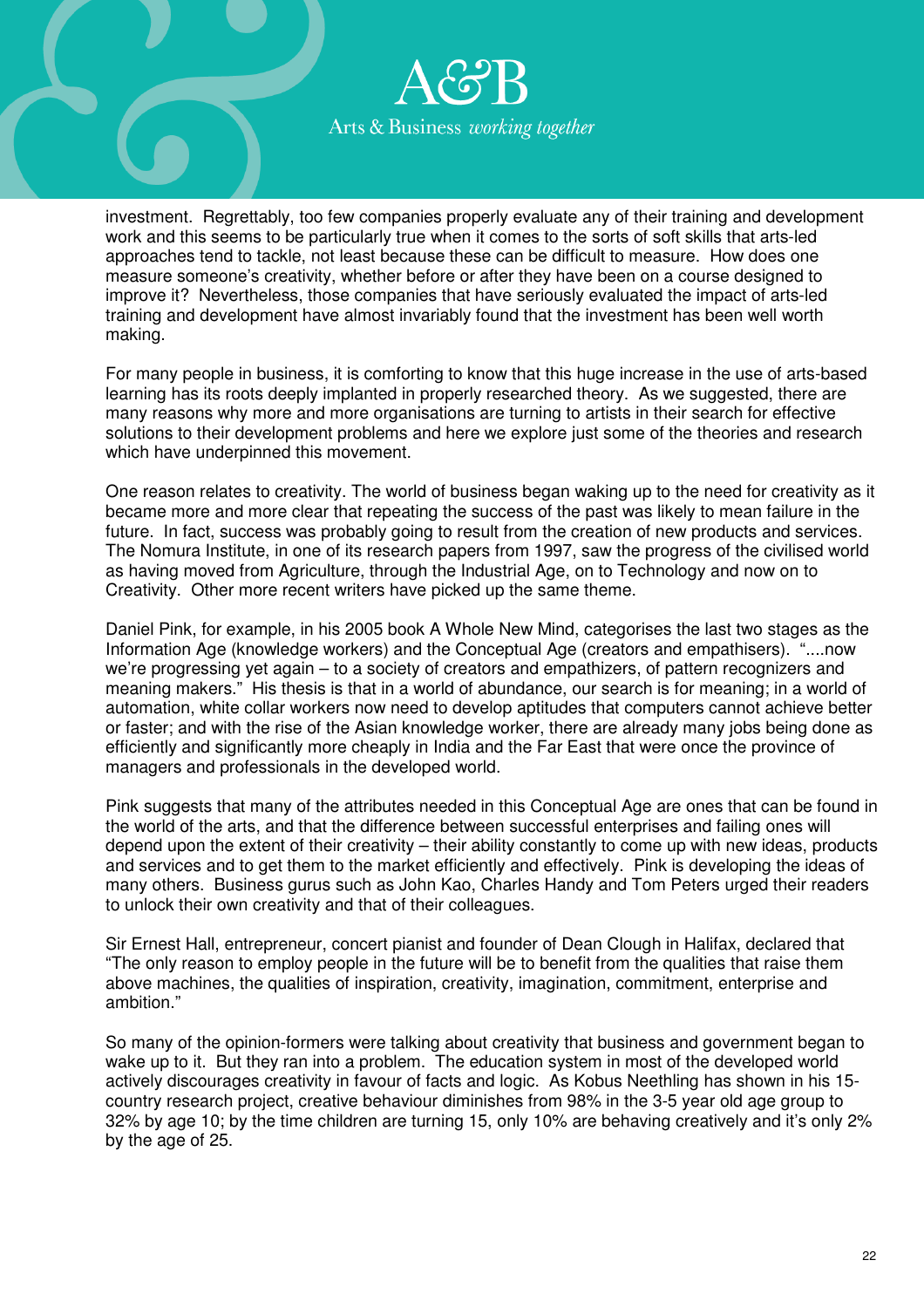

So, for years, businesses (and government) had been tending to employ people whose preferred style was fundamentally analytical, logical, numerical, as that is what comprised the labour market. Not only had they tended to employ analytical, numerate people, these organisations also tended to train them to be even more so.

Now suddenly the gurus were saying that organisations need staff who are imaginative, ingenious, creative, lateral thinkers. As Professor Simon Majaro of Cranfield says, "There has been such a push to the left, mathematical, quantitative and analytical side of the brain that the software of the brain on the right has been neglected."

No one is suggesting that the analytical processes should be thrown out of the window or that businesses should only employ creative people. What Majaro and his ilk were urging was that organisations needed to unlock the creativity of the people they already had, on the basis that we are all creative.

But the problem is that most businesses don't know how to do that. Most of the analytical, numerate thinkers at the top of companies who saw the logic in the argument for more creativity were the least able to unlock their own or other people's latent talents. Casting around for help, they came to the logical conclusion – the arts. The arts are full of creative people so surely business can learn how to be more creative from them.

And the answer is, of course, that they can. The arts world has been developing techniques for encouraging creativity and maintaining creativity and filtering creative ideas for centuries and many artists are happy to share them. We explore how in greater depth below.

Another reason why the arts are such a valuable means of addressing business issues is that they are all about change – and in business, the mantra goes, change is the only constant nowadays. Change is an inherent attribute of the arts. First and foremost, the arts are about creating a change to the status quo. Nothing that an artist creates was there until he or she invented it. The sculptor turns a block of stone into a statue; the painter turns a blank canvas into a picture; a writer combines words uniquely into a poem; a composer does the same for musical notes. Art is about changing the world and our perception of the world. Then art is also about change because no artist worth the name will ever try to reproduce the same work again – they always want to do it differently and better. A director at the Royal Shakespeare Company, tackling Hamlet for the umpteenth time, will never suggest doing it exactly as they did it before. "A creative artist works on his next composition because he is not satisfied with his previous one," as Shostakovitch said. So one might say that the arts are about "change for the better."

A third reason for using the arts to address a business issue is that the arts are fundamentally experiential – they are about doing. Even the more sedentary of art forms, such as literature and painting, require practitioners to do things. And most art forms demand much more experiential activity – sometimes, as in the case of dance and mime, activity that is extremely physical. That is not to say that watching a play or observing a picture, for example, cannot in itself be an "experience" and we explore many such reflective arts-based approaches below. However, many arts-based programmes demand that the people attending the courses actually experience the art by practising it.

This experiential aspect of art corresponds with an increasing understanding of how people learn – and retain their learning - most effectively. Much of the reaction against "chalk and talk" training has been because it is seen as being inefficient. Delegates just don't learn much. This is particularly the case when the subject matter is behavioural, of course. Often quoted in this area is Edgar Dale's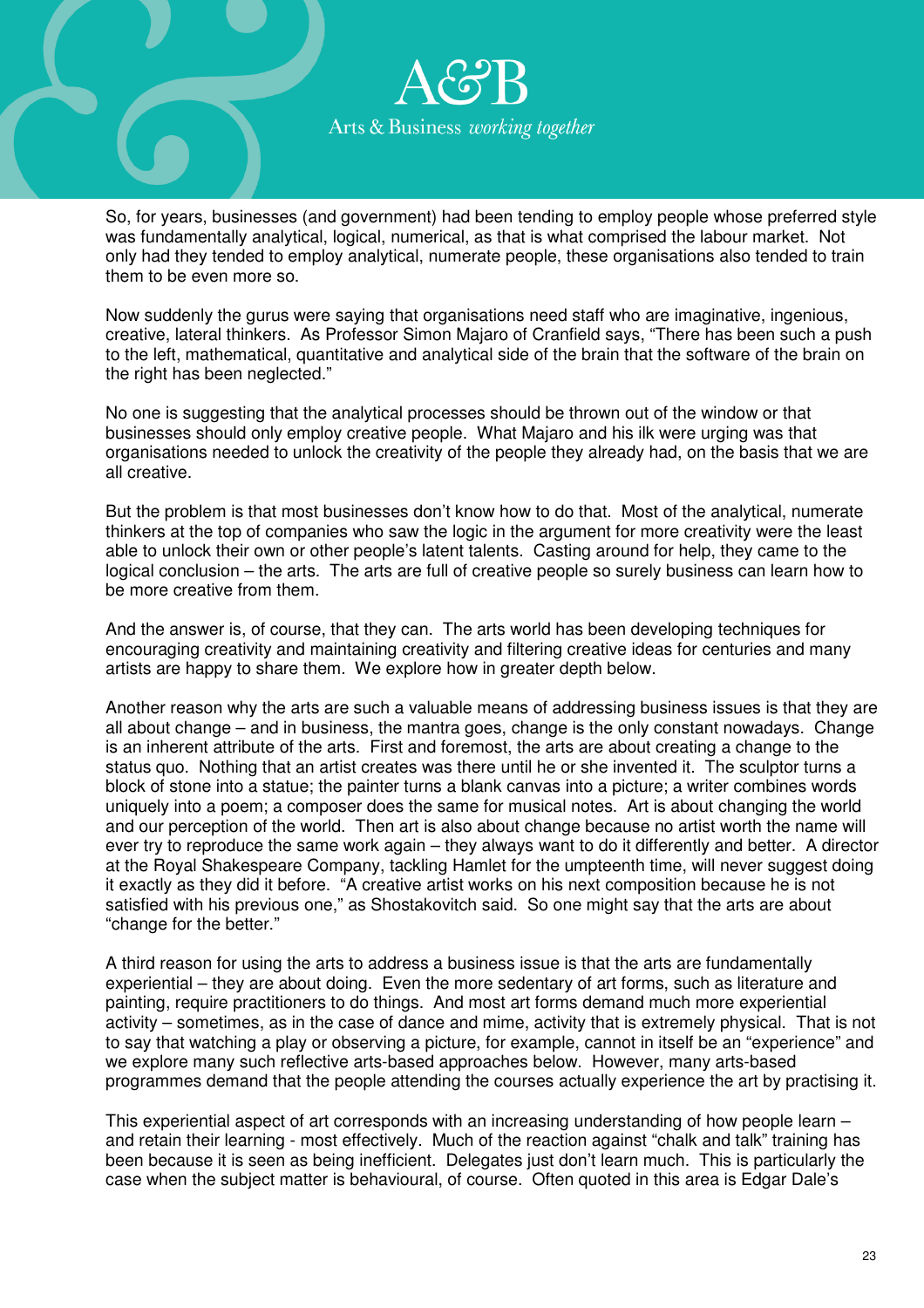

Cone of Experience which dates from the 1960s and which suggests that students (he was working in the education field) learn least from words alone and far more from experiences:

#### **Learn least**  Read View images Watch video Attend Exhibits or sites Watch a demonstration Participate in a hands-on workshop Design collaborative lessons Simulate or model a real experience Design/perform a presentation – do the Real Thing **Learn most**

This model has attained wide acceptance and it is often associated with some more speculative figures suggesting that people remember 10% of what they read but 90% of what they do. However skewed some of the research may be, it still seems to be plausible to most people and is confirmed from their own observations by many people working in training and development.

One more reason for the power of the arts in development is that as well as providing experiential learning, they also engage learners in intellectual and emotional responses to those experiences. In fact, the arts demand the use of all the "intelligences."

Howard Gardner, the American psychologist and Harvard professor, posits the theory of multiple intelligences – innate abilities that we all use to a greater or lesser degree depending on our preferences, our genes, our upbringing and our work and social environments. Gardner argues that we all have seven or more "intelligences". When we are born, we might have two or three types of intelligence more dominant than the others, but the vast majority of us have all of them to some extent. As we have already discussed, there has grown a general acceptance that the most important intelligence to have is what Gardner calls the Logical/numerical intelligence. This is predominantly what is examined by IQ tests, and it is the type of intelligence that is most valued and fostered by business.

Gardner's seven intelligences are: Logical/mathematical **Spatial** Bodily/Kinaesthetic Musical Linguistic Interpersonal Intrapersonal

(He later added an eighth, Natural intelligence, the capacity to understand and relate to plants and animals.)

The logical/numerical intelligence is, as its name would suggest, concerned with reason and analysis. It is the intelligence of the mathematician and scientist, but it is one upon which we all depend every day. Constantly, we are presented with problems, we analyse the situation and determine upon a logical course of action. For example, our route to work is blocked by a road accident and so we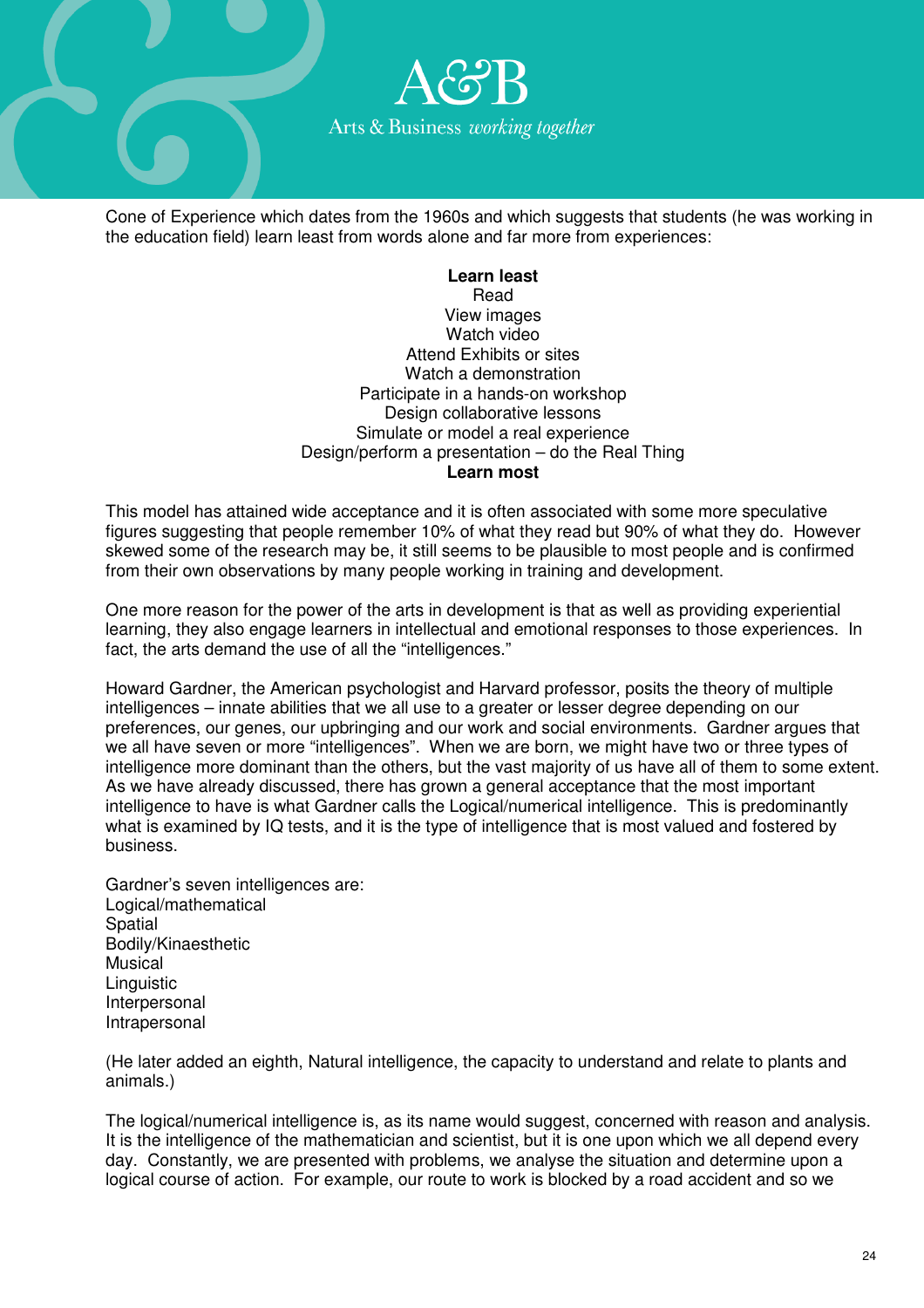

decide to double back and go by another route. Or we go shopping for a dinner party, discover that the supermarket is out of some special ingredient that we needed, and so we decide to change the recipe, or substitute a similar ingredient, or shop elsewhere. We all use this type of intelligence every day. In business, one does the market research, analyses the results, ensures the numbers stack up and makes a logical decision based on the information available. Some artists also need this type of intelligence to a considerable degree. For a theatre director or a conductor, the ability to analyse a play or piece of music, for example, is of course extremely important.

Spatial intelligence is that of the architect, the designer, the painter and the sculptor. It involves not only interacting with and making sense of the space around us but seeing the big picture as well. Interestingly, it is also one of the abilities of the choreographer and theatre director, dance and theatre being both art forms that we see as well as hear. In the business world, we might think of it as the intelligence of the graphic designer or the person who re-organises the office space. On the whole, these are skills that many businesses buy in rather than value enough to have employed people with those particular abilities.

Then there is bodily or kinaesthetic intelligence, the intelligence of sportsmen and women. We have all seen television interviews with footballers whose only insight is "Well, I just hit it and it went in the back of the net, Brian" and we conclude that their physical prowess outweighs their analytical insight and articulacy. This is, of course, not always the case – many sports, such as tennis, rugby, cricket and athletics, seem to attract people whose physical prowess is matched by their eloquence, insight and interpersonal skills. There are many others who combine highly advanced kinaesthetic intelligence with other forms of intelligence. Dancers, musicians and actors for example, are very skilled physically.

Musical intelligence is exactly what is says on the tin. Mozart had it in abundance. Highly valued by the arts, almost totally ignored by business, it is, nevertheless, an intelligence that we all have and use every day. Our ability to use pitch and tone and variety when we speak is essentially a musical intelligence, and one that actors, for example, rely on to a great extent. Anyone who has ever attended a conference and sat through numerous, deeply boring lectures delivered by business people or academics in a relentless monotone will know that this intelligence is not universal.

Linguistic intelligence is next. This is not just the capacity to learn a foreign language, though that is part of it. It is just as much to do with articulacy, the ability to express oneself well, to use words with impact, to write or to speak so that you are read or heard. We can't all be Shakespeare or Oscar Wilde or even Stephen Fry but we all recognise in ourselves and others when linguistic intelligence is being well used. Incidentally, note how quickly one aspect of this particular type of intelligence atrophies with disuse. Children growing up in a multilingual family will pick up all the languages spoken at home, without particular concern for grammar or syntax, but by listening and repeating. At no time will they complain that the effort is too much or that learning two or three or more languages is beyond them. For most of us, however, trying to pick up a new language in our teens or beyond is significantly more difficult. This is partly because of the way we are taught, of course, but it would also suggest that part of our linguistic intelligence rapidly diminishes with lack of exercise. In business, it is not an intelligence that is greatly prized whereas it is one that is the cornerstone of many art forms.

Interpersonal intelligence is one that the business world has woken up to. This is the ability to put oneself into others' shoes, to empathise, to influence, to negotiate, to inspire. Many business courses exist to help people develop this type of intelligence and it is also, of course, the intelligence of the novelist and playwright and librettist and the actors, dancers and opera singers who interpret their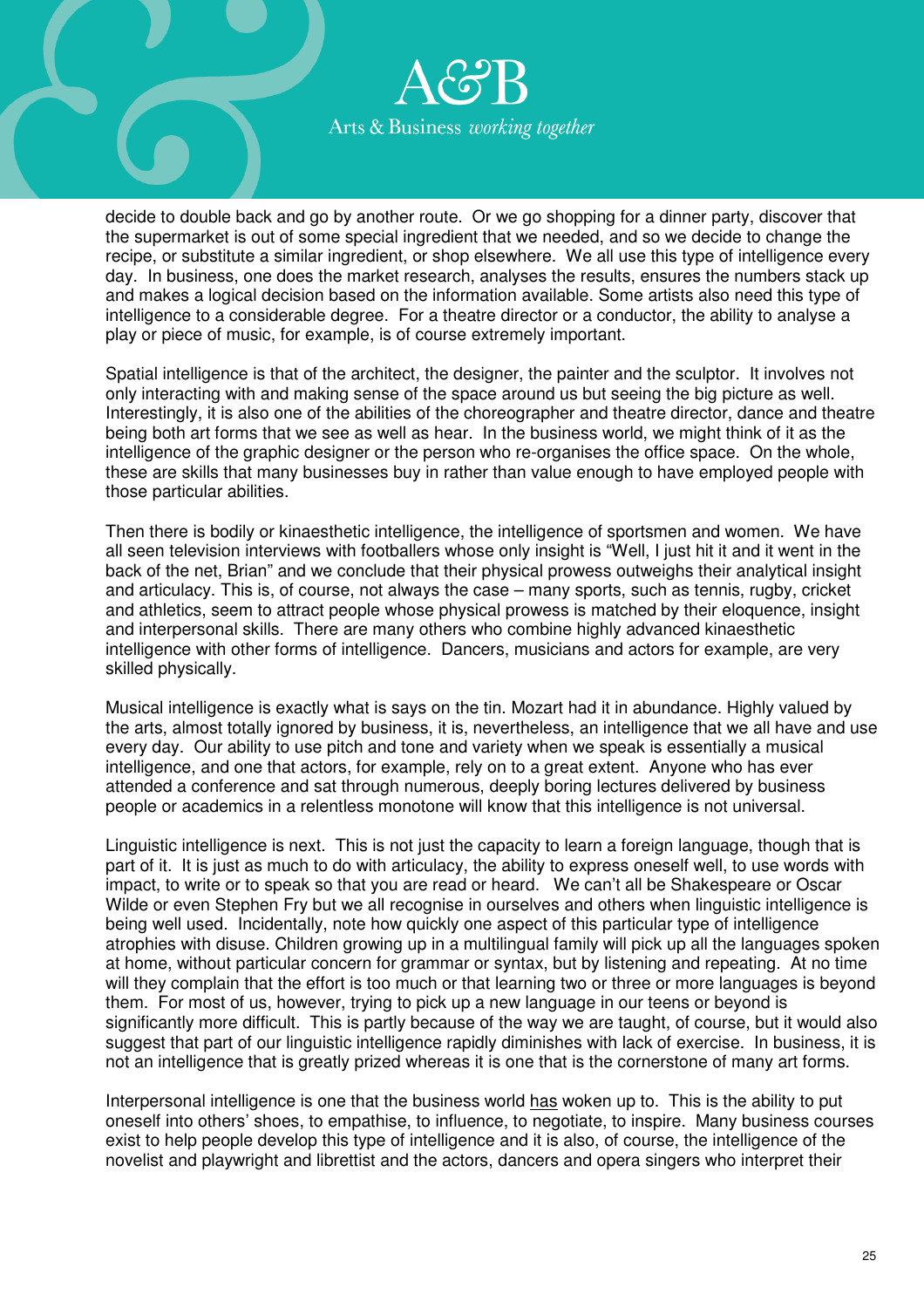

work. Indeed, much of the core of the performing arts is an exploration of interpersonal intelligence (or lack of it).

The last of Gardner's original list of seven is intrapersonal intelligence, the ability to be self-aware, to recognise and balance one's own strengths and weaknesses. Some people seem to have a handle on their own motivations and desires just as others seem to be sadly self-deluded. It is an intelligence that is central to a sense of self-worth and self-esteem, to confidence and self-belief and in the arts world it is highly valued. Yet it is singularly underrated by business, though there have been some examples of influential writers encouraging the business world to attach more importance to this.

Daniel Goleman's work on Emotional Intelligence and Danah Zohar's on Spiritual Intelligence are, in essence, an elaboration of Gardner's Interpersonal and Intrapersonal Intelligences. They have, however, touched a nerve in the business world and more and more organisations are recognising the importance of developing the emotional and spiritual intelligence of their staff.

It is instructional to look at Gardner's seven intelligences and the extent to which business and the arts value and foster each of them. We are of course generalising here – an architects' firm or advertising agency (or any one of the "creative industries") will tend to value spatial intelligence, for example, far more than a manufacturer of widgets. Nevertheless, the comparison is telling:

| Valued/fostered by<br>business | <b>Type of Intelligence</b> | Valued/fostered by the<br>arts |
|--------------------------------|-----------------------------|--------------------------------|
| ✓✓✓                            | Logical/mathematical        | ✓✓                             |
|                                | Spatial                     | $\checkmark\checkmark$         |
| х                              | Bodily/Kinaesthetic         | ✓✓✓                            |
| x                              | Musical                     | ✓✓◡                            |
|                                | Linguistic                  | ✓✓✓                            |
| $\checkmark\checkmark$         | Interpersonal               | $\checkmark\checkmark$         |
|                                | Intrapersonal               | ✓✓◡                            |

Gardner's Multiple Intelligences

As businesses and other organisations increasingly recognise the need to develop all the capacities of their staff, it is not surprising that they are looking increasingly at the arts. It is in the artistic process that all those intelligences that are not normally valued by business are given their full scope.

## **Creativity and the Creative Process of Innovation**

Because creativity has been one of the main reasons for using arts in business, the processes of creativity and innovation themselves have become important elements of the relationship.

Generally, creativity is defined as coming up with ideas, and innovation as the (creative) process of putting those ideas into practice. (There are many other definitions but these will suffice for our purpose.) It will be clear that the arts are concerned both with creativity and with innovation.

In order for an organisation to foster creativity, a number of attributes need to be in place. Professor Rob Goffee of the London Business School is one who has undertaken considerable research in this area. He identifies: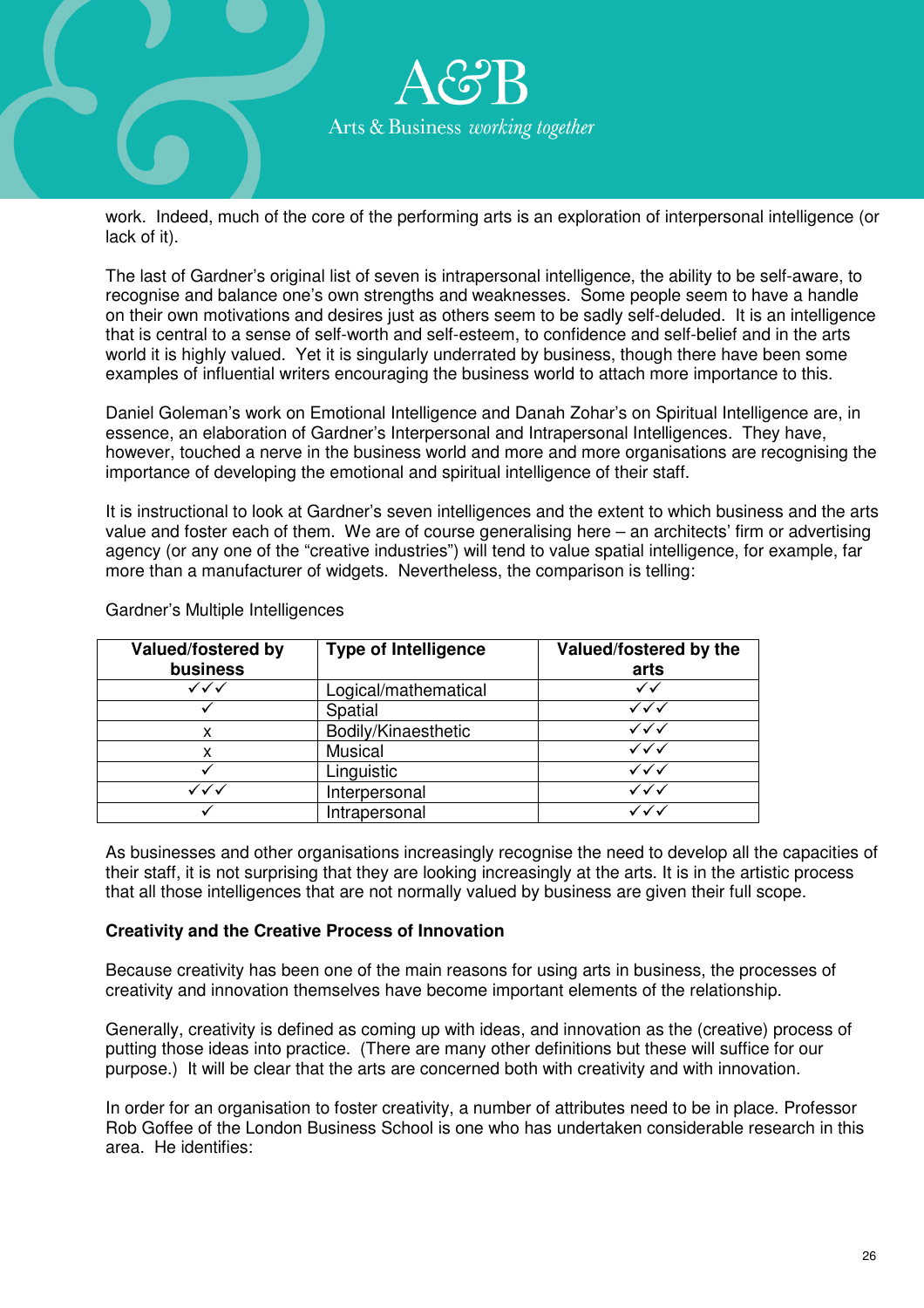

- $\triangleright$  Shared, long-term vision
- $\triangleright$  Commitment to common goals
- $\triangleright$  Leadership at many levels
- $\triangleright$  Fffective teamwork
- $\triangleright$  Rich communication
- $\triangleright$  Cross-functional working
- $\triangleright$  Market pressure
- $\triangleright$  Restless pursuit of high standards
- $\triangleright$  Cognitive conflict
- $\triangleright$  Fun

The experience of artists working in this field with businesses would suggest a few more to add:

- > Time & Silence
- $\triangleright$  A safe environment in which to try things out
- $\triangleright$  Readiness to take risk
- $\triangleright$  Discipline
- $\triangleright$  Building on each other's ideas
- $\triangleright$  Trust
- $\triangleright$  Diversity
- $\triangleright$  Lack of hierarchy
- $\triangleright$  Making connections
- $\triangleright$  Emotional openness

As well as needing to foster the attributes necessary for creativity to thrive, it is crucial that an organisation has structures in place and a process formulated so that creative ideas can grow and flourish and get turned into actual products and services (the innovation process). We see it as a restaurateur might see the process. Once the initial ideas have been generated, the journey from getting the ingredients together to the point where they are consumed at table would typically look like this:

- $\triangleright$  Seasoning adding other people's ideas to the original ones
- $\triangleright$  Marinating protecting the initial ideas and letting them develop flavour and colour
- $\triangleright$  Cooking up dishes trying out combinations of ingredients, testing flavours
- $\triangleright$  Deciding on a menu filtering out the ideas that don't work or are not working now and need more marinating or a different combination of flavours
- $\triangleright$  Writing out the menu communicating the ideas
- $\triangleright$  Consumption when the dishes are finally eaten

This is not the only way to get from ideas to finished product but it is a common one – and it is exactly what happens in the performing arts. The rehearsal process is all about adding the performers' and director's ideas to those of the initiator (author, composer), taking a wide variety of ideas forward and letting them germinate, testing out ideas as a scene gets built, filtering out the ideas that don't work, communicating the product to the market (both internally and externally) and finally offering up the finished show for consumption. The process followed by a visual artist is not dissimilar though it may be a more solitary journey.

The arts have a unique insight into creativity and its journey to innovative products. Consultancies such as the rather fancifully named What if? operate very successfully helping organisations to